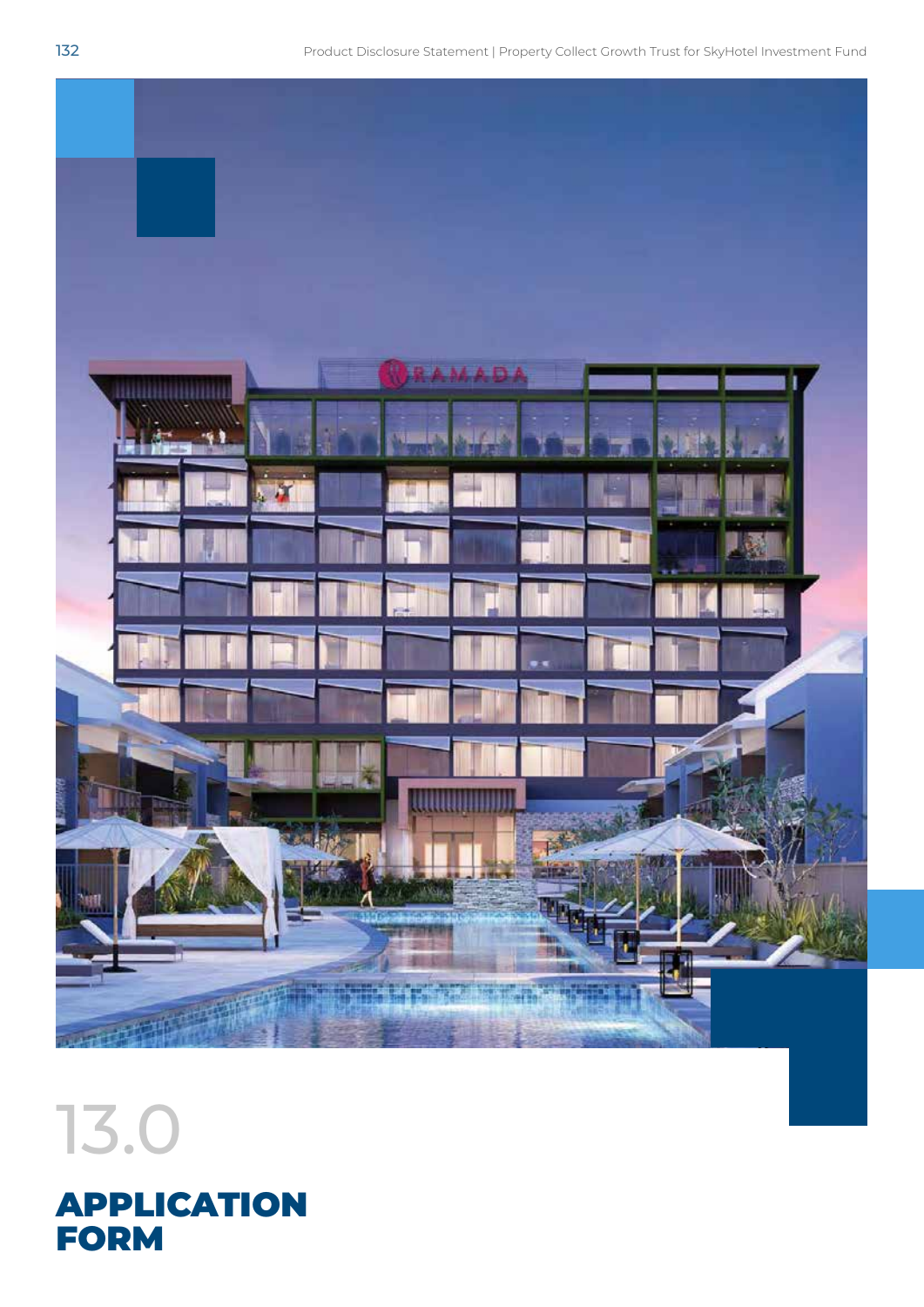# Section 1 – Guide to complete

# **1.1 How to complete and submit this application form**

This application form can be completed and submitted in hard copy or electronically (via email).

#### **To submit in hard copy**

Print the Application Form, complete by hand and **SEND ALL 5 SECTIONS OF THE FORM ALONG WITH THE REQUIRED IDENTIFICATION DOCUMENTS** either:

#### **By mail to:**

Huntley Management Limited Level 30, Australia Square 264 George Street Sydney NSW 2000

#### **OR**

**Scan and email** to **sydney@huntleygroup.com.au** and cc to **rebecca@skyhotel.com.au**

#### **To submit electronically**

- Download the Application Form to your computer.
- Complete the Application Form on screen and ensure that you save once complete.
- Email **ALL 5 SECTIONS OF THE FORM ALONG WITH THE REQUIRED IDENTIFICATION DOCUMENTS** to **sydney@huntleygroup.com.au** and cc to **rebecca@skyhotel.com.au**
- Make your electronic payment as per Section 2 of the Application Form.

You are welcome to contact our Client Manager Rebecca Dennis on 0432 485 849 for assistance with completing the Application Form. Ideally, once you have completed and submitted your application you should advise Rebecca by emailing rebecca@skyhotel.com.au to ensure it has been received and recorded.

# **1.2 Application structure**

- 1. Sections 2 and 3 of this Application Form are the means by which you subscribe to SkyHotel Investment Units in the Property Collect Growth Trust.
- 2. If you are completing this form electronically you can select and tick the box(es) in Sections 2 and 3. Please do not hesitate to contact us if you need assistance.
- 3. Section 2 seeks information about the identification documents you are submitting with your application, while Section 3 is where you provide your contact details, indicate the amount you wish to invest, and provide information related to the type of investor you are.
- 4. Importantly, you must read Section 3.3, Acknowledgements, in full, including particulars regards antimoney laundering and terrorism financing. Then tick the box to confirm that you have read them.
- 5. Section 3.4 requires information related to the type of investor you are. You do NOT need to fill in all parts of Section 3.4, only those parts that are relevant to your investor type. Table 1 below lists the various investor types and the parts of Section 3.4 that are relevant to each.
- 6. Section 4 addresses foreign ownership.
- 7. Section 5 is the Acknowledgement declaration. The Application Form does not need to be signed. Instead, you must again tick the Acknowledgement at the end of the Application Form and enter the date you completed the Application Form. **Returning this Application Form together with certified ID documents and your investment payment acts as your acceptance of all terms and conditions of this PDS.**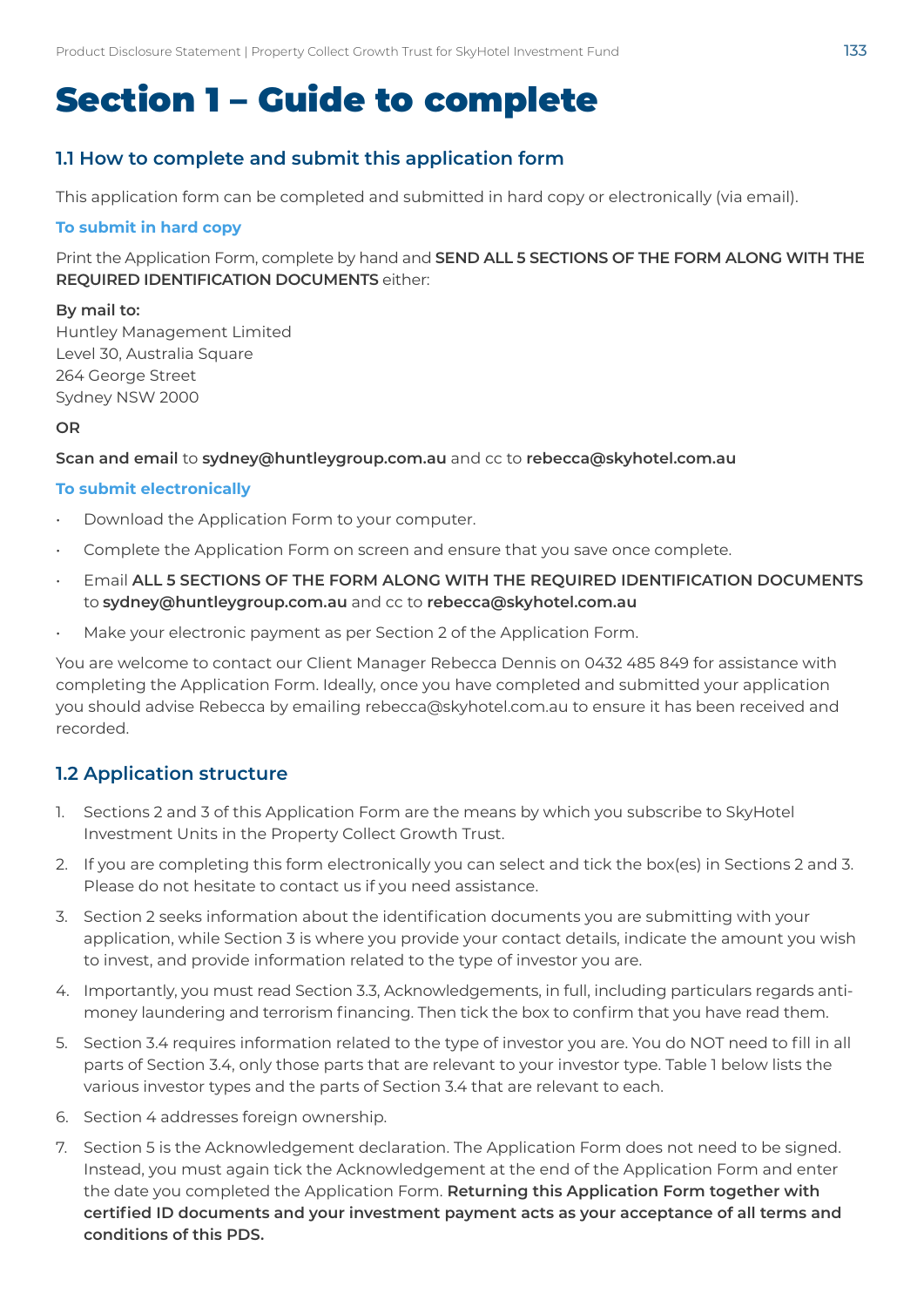|                                      |                | Part/s to complete |                   |              |              |              |
|--------------------------------------|----------------|--------------------|-------------------|--------------|--------------|--------------|
|                                      |                | $\overline{A}$     | B                 | C            | D            | Е            |
| Investor type                        | <b>Note</b>    |                    |                   |              |              |              |
| Individual                           |                | $\checkmark$       |                   |              |              |              |
| Jointly                              | $\overline{2}$ | ✓                  | $\checkmark$      |              |              |              |
| Individual trustee                   | 3              | ✓                  |                   |              | $\checkmark$ |              |
| Company Pty Ltd                      | 4              |                    |                   | $\checkmark$ |              |              |
| Company Public                       | 5              |                    |                   | $\checkmark$ |              |              |
| Unregulated Trust corporate trustee  | 6              |                    |                   | $\checkmark$ | $\checkmark$ | $\checkmark$ |
| Unregulated Trust individual trustee | 7              | ✓                  |                   |              |              |              |
| SMSF corporate trustee               | 8              |                    |                   | $\checkmark$ | $\checkmark$ |              |
| SMSF individual trustee              | 9              | ✓                  |                   |              |              |              |
| Regulated Trust corporate trustee    | 10             |                    |                   | $\checkmark$ | $\checkmark$ |              |
| Regulated Trust individual trustee   | $\overline{1}$ | ✓                  |                   |              | ✓            |              |
| Other/Overseas                       | 12             |                    | Please contact us |              |              |              |

# **Relevant parts of Section 3.4 to be completed for each investor type**

#### **Notes on how you are investing**

- 1. **Individual** if you are investing in your own personal name.
- 2. **Jointly** if you are investing with someone else in personal names.
- 3. **Individual Trustee** if you are investing where you are personally the trustee of the trust such as a family discretionary trust.
- 4. **Company Pty Ltd** if you are investing as a Proprietary Limited company.
- 5. **Company Public** if you investing as a public company.
- 6. **Unregulated trust corporate trustee** if you are investing as a corporate trustee of a family trust, discretionary trust or private unit trust.
- 7. **Unregulated trust individual trustee** as above but a person as trustee rather than a corporate trustee.
- 8. **SMSF Corporate Trustee** if you are investing using your Self Managed Super Fund with a corporate trustee.
- 9. **SMSF Individual Trustee** if you are investing using your Self Managed Super Fund with an individual trustee.
- 10. **Regulated Trust Corporate Trustee** A Regulated trust includes an SMSF, registered retail managed investment scheme and a wholesale managed investment scheme that doesn't make small scale offerings.
- 11. **Regulated Trust Individual Trustee** as above but a person as trustee rather than a corporate trustee.
- 12. **Foreign investor** please contact us**.**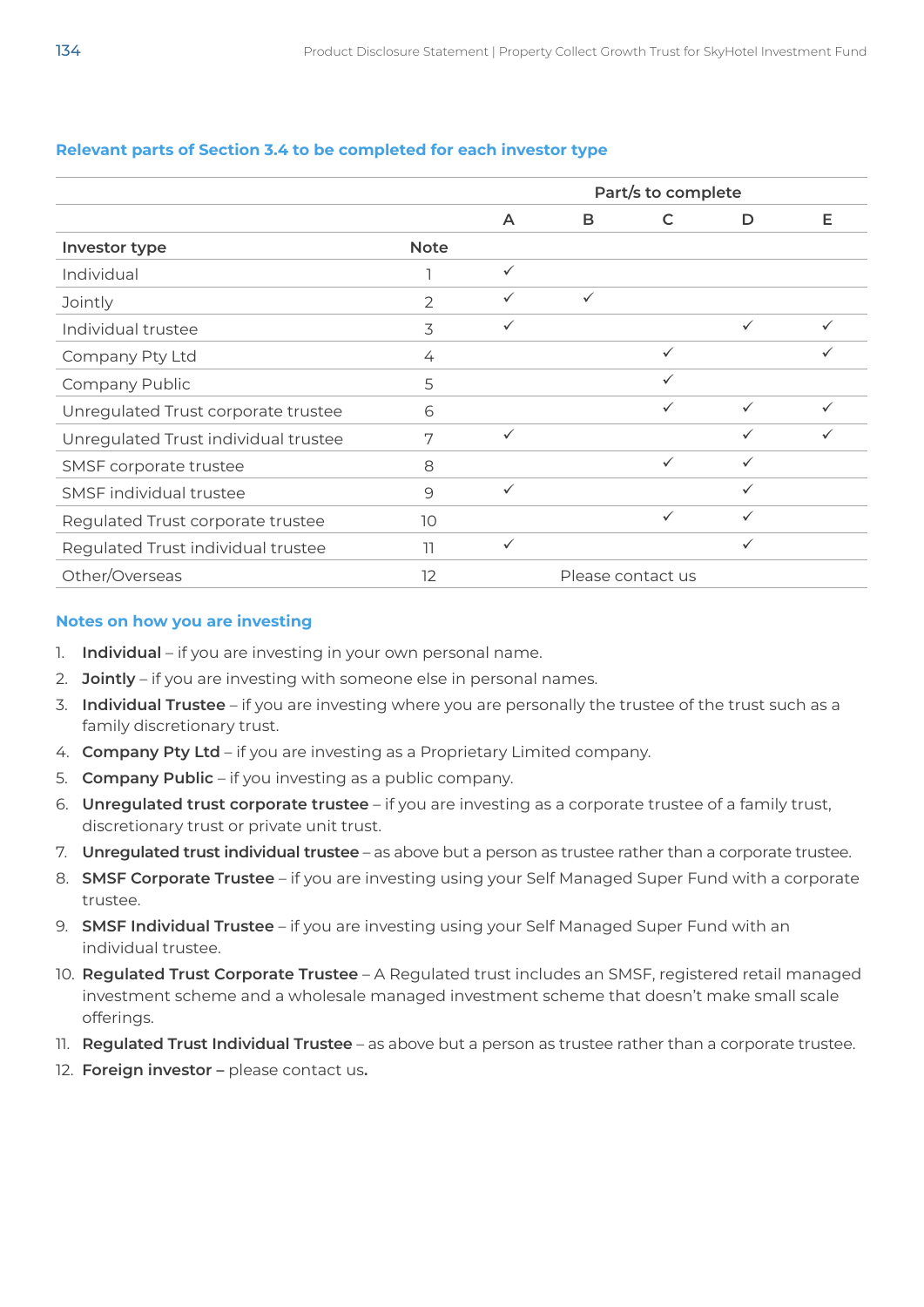# **1.3 Investor Identification**

In 2006 the Federal Government enacted the Anti-Money Laundering and Counter-Terrorism Financing Act 2006 (AML/CTF Act). The purpose of this legislation is to enable Australia's financial sector to maintain international business relationships, detect and prevent money laundering and terrorism financing by meeting the needs of law enforcement agencies and to bring Australia in line with international standards.

As Huntley Management Limited is the Responsible Entity for managed investment products, we have to meet stringent investor identification and verification requirements. This means that prior to units in Property Collect Growth Trust being issued, we must be 'reasonably satisfied' that investors are who they claim to be.

# **What you need to do**

If you invest in the Fund through a financial adviser or an IDPS facility then they will request and collect any identification (ID) verification materials. If you are investing directly, you need to provide certified ID documents that relate to your investor type, as indicated in Section 2 of the Application Form. There are three categories of ID documentation required:

- Category A ID documents, which must be provided by all investors
- Category B ID documents, which must be provided by Australian companies
- Category C ID documents, which must be provided by trusts, trustees, and SMSFs

We may request additional information from you where we reasonably consider it necessary to satisfy our obligations under the AML/CTF Act, and applications cannot be processed until the necessary information is provided.

# **Certifying your ID documents**

You are required to attach a certified, legible copy of the ID documentation that you are relying upon (and any required translation) to confirm your identity. Any of the following may certify your documents.

- A Justice of the Peace.
- A member of the Chartered Accountants Australia and New Zealand, CPA Australia or the Institute of Public Accountants.
- A person who is enrolled on the roll of the Supreme Court of a State or Territory, or High Court of Australia, as a legal practitioner (however described).
- A judge of a court or a magistrate.
- A permanent employee of Australia Post employed in an office supplying postal services to the public with two years continuous service.
- A teacher employed on a permanent full-time or part-time basis at a school or tertiary institution
- A police officer.
- A person who, under a law in force in a State or Territory, is currently licenced or registered to practice one of the following occupations: Chiropractor, Dentist, Medical practitioner, Nurse, Optometrist, Pharmacist, Physiotherapist, Psychologist, Veterinary surgeon.
- An officer with, or authorised representative of, a holder of an Australian financial services licence or Australian credit licence, having two or more continuous years of service with one or more licensees.
- Any other persons mentioned in Part 1 and Part 2 of the Statutory Declarations Regulations 1993 Schedule 2.
- A person in a foreign country who is authorised by law in that jurisdiction to administer oaths or affirmations or to authenticate documents.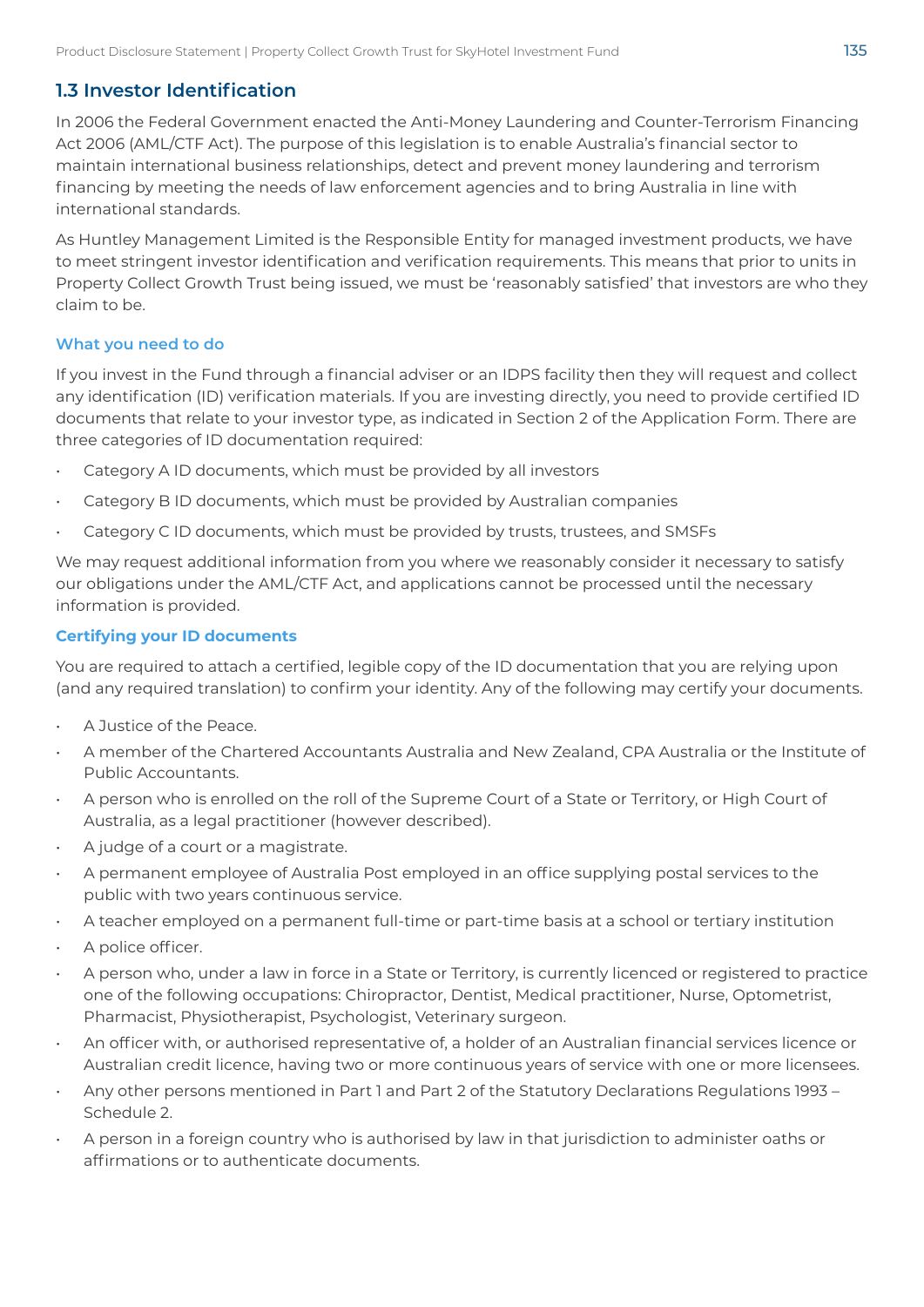# **Correct formatting of registerable titles/names**

Only legal entities are allowed to hold Units in the Fund. Applications must be in the name(s) of natural person(s), companies or other legal entities acceptable to the Fund. At least one full given name and the surname are required for each individual. The name of the beneficiary or any other non-registerable name may be included by way of an account designation if completed **exactly** as described in the following examples of correct forms of registerable title.

| <b>Type of Investor</b>                                                                                                | <b>Correct format of</b><br><b>Registerable Name</b> | <b>Incorrect format</b>          |
|------------------------------------------------------------------------------------------------------------------------|------------------------------------------------------|----------------------------------|
| <b>Individual</b>                                                                                                      |                                                      |                                  |
| Use given names, not initials                                                                                          | John Alfred Smith                                    | <b>JA Smith</b>                  |
| Company                                                                                                                |                                                      |                                  |
| Use company name, not abbreviations.<br>Director(s) names must be completed within the<br>Applicant(s) Details section | <b>ABC Pty Ltd</b>                                   | ABC P/L or ABC Co                |
| Trust <sup>1</sup>                                                                                                     |                                                      |                                  |
| Use trustee(s) names                                                                                                   | Sue Wright                                           | Sue Wright Family Trust          |
| Use name of the trust in the account designator<br>section                                                             | Sue Wright Family Trust                              | Sue Wright                       |
| <b>Superannuation Fund</b>                                                                                             |                                                      |                                  |
| Use name of trustee of fund                                                                                            | Jan Wright Pty Ltd                                   | Jan Wright Super Fund            |
| Use name of fund in the account designator<br>section                                                                  | Jan Wright Super Fund                                | Jan Wright Pty Ltd               |
| Deceased Estate <sup>2</sup>                                                                                           |                                                      |                                  |
| Use executor(s) names                                                                                                  | Sue Lennon                                           | Estate of the Late<br>Jon Lennon |
| Use name of the deceased in the account                                                                                | Estate of the Late                                   |                                  |
| designator section Estate of the Late Jon Lennon                                                                       | Jon Lennon                                           |                                  |
| A Minor (less than 18 years old) <sup>3</sup>                                                                          |                                                      |                                  |
| Use trustee, parent or guardian(s) personal names                                                                      | Sue Wright                                           | Junior Wright                    |
| Use name of Minor in the account designator section Junior Wright                                                      |                                                      | Sue Wright                       |

1 If there are two or more trustees, please name each. All trustees should sign.

2 A copy of the grant of probate or letters of administration, certified as being a true and accurate copy of the original by a

Justice of the Peace, a lawyer or a commissioner of declarations should be attached.

3 If the Minor does not hold a TFN, please supply the TFN of one of the trustees .

# Section 2 – Identification documents

# **Category A: Identification documents required from all investors**

You must provide one valid primary ID document **OR** two acceptable secondary ID documents **OR** two acceptable foreign ID documents.

# **Primary ID documents**

Please tick and provide **ONE** of the following valid options:

Australian State/Territory driver's licence containing a photograph of the person

Australian passport (a passport that has expired within the preceding two years is acceptable)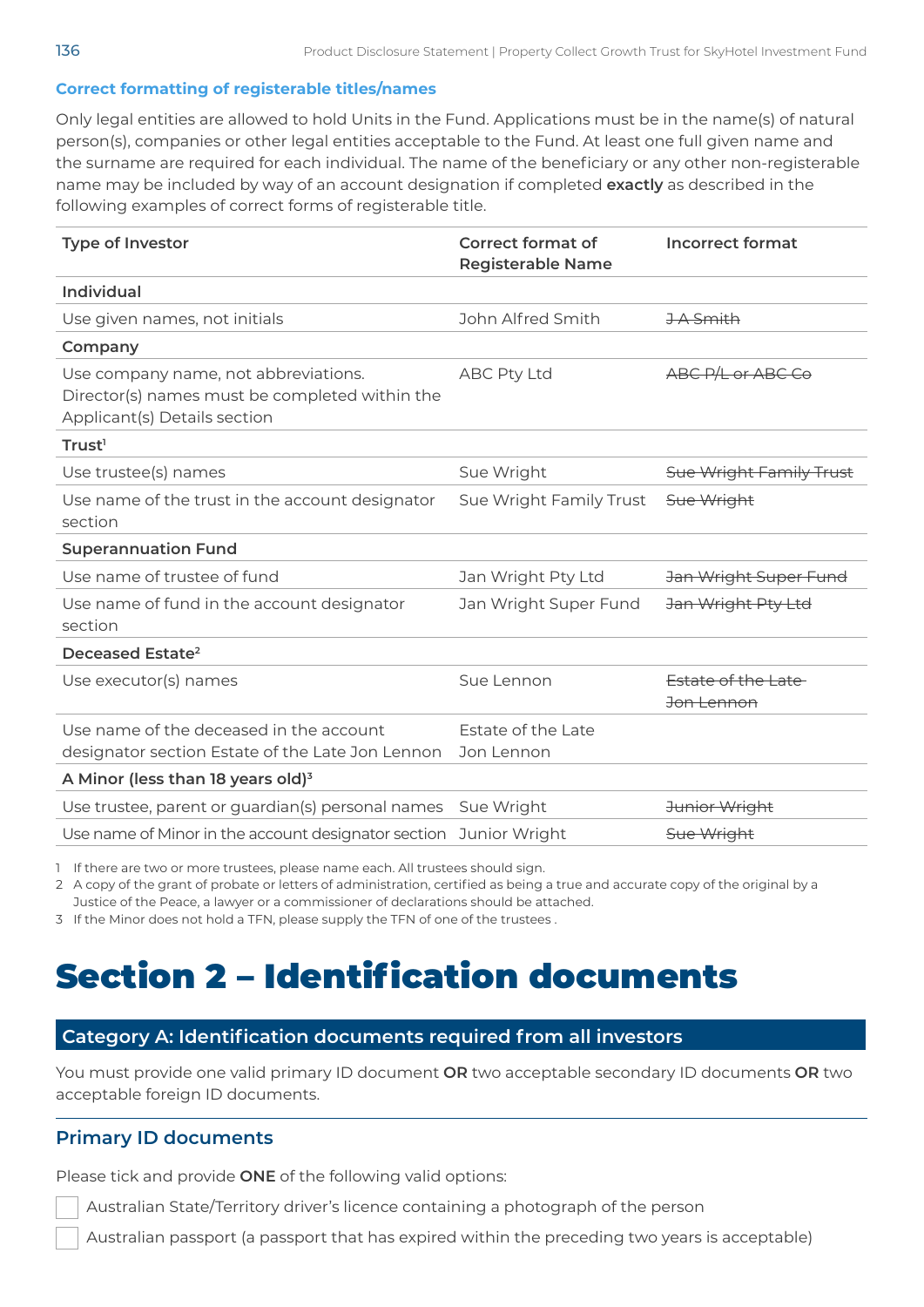Card issued under a State or Territory for the purpose of proving a person's age containing a photograph of the person Foreign passport or similar travel document containing a photograph and the signature of the person\* **OR** select two forms of acceptable secondary ID documentation. **Acceptable secondary ID documents**  If you cannot provide one form of valid primary documentation, you can provide **TWO** forms of secondary ID documentation instead. Please tick and provide **ONE** of the following valid options: Australian birth certificate Australian citizenship certificate Pension card issued by Centrelink Health card issued by Centrelink **AND** tick and provide **ONE** of these additional valid options: A document issued by the Commonwealth or a State or Territory within the preceding 12 months that records the provision of financial benefits to the individual and which contains the individual's name and residential address

A document issued by the Australian Taxation Office within the preceding 12 months that records a debt payable by the individual to the Commonwealth (or by the Commonwealth to the individual), which contains the individual's name and residential address

A document issued by a local government body or utilities provider within the preceding three months which records the provision of services to that address or to that person (the document must contain the individual's name and residential address)

If under the age of 18, a notice that: was issued to the individual by a school principal within the preceding three months; and contains the name and residential address; and records the period of time that the individual attended that school

# **Acceptable foreign ID documents**

You should only tick and provide **BOTH** of these ID documents if you cannot provide suitable primary or secondary ID documents:

Foreign driver's licence that contains a photograph of the person in whose name it issued and the individual's date of birth\*

National ID card issued by a foreign government containing a photograph and a signature of the person in whose name the card was issued\*

\*Documents that are written in a language other than English must be accompanied by an English translation prepared by an accredited translator.

# **Category B Identification documents – for Australian companies**

If you are an Australian company, you must tick and provide acceptable Category A identification documents for each Director **AND** tick and provide:

A certified copy of the company constitution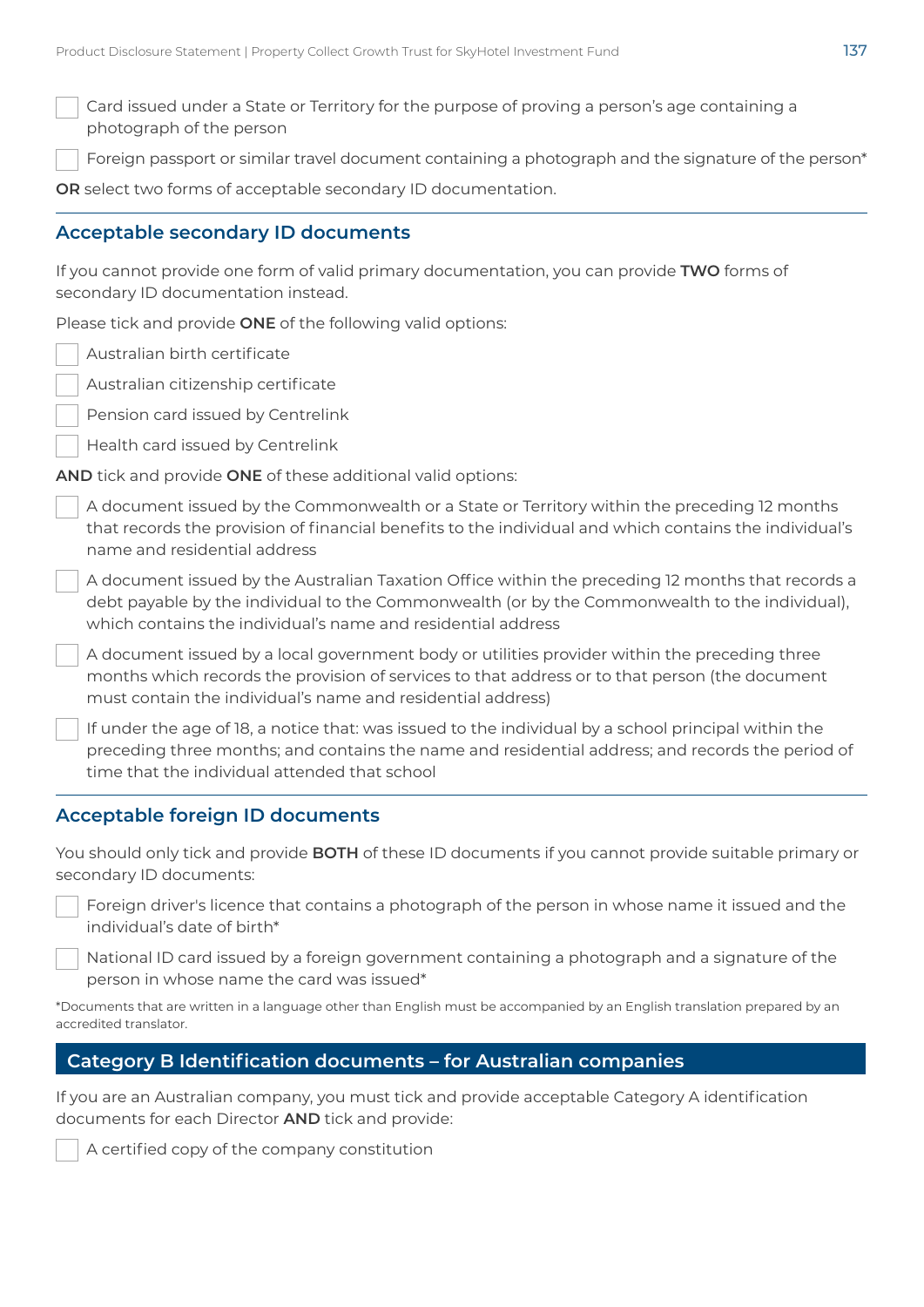# **Category C Identification documents – for trusts, trustees, and SMSFs**

No Trust documentation is required **IF** the investor is a trust is a registered managed investment scheme, regulated trust (e.g. SMSF) or government superannuation fund **AND** has an Australian Business Number (ABN).

For other Trust types, or if the Trust does not have an Australian Business Number (ABN), then **ONE** of the following Acceptable ID Document needs to be ticked and provided:

A certified copy or certified extract of the Trust Deed

A notice issued by the Australian Taxation Office within the last 12 months (e.g. a Notice of Assessment)

A letter from a solicitor or qualified accountant that confirms the name of the trust

\*Documents that are written in a language other than English must be accompanied by an English translation prepared by an accredited translator.

**ALSO**, please ensure that you have ticked and provided Category A ID documents for **ONLY ONE** of the trustees, and provide their details below. .

| Fullname                 |       |          |
|--------------------------|-------|----------|
| Date of birth (DD/MM/YY) |       |          |
| Residential address      |       |          |
| Suburb                   | State | Postcode |
| Country                  |       |          |

# Section 3 – Application Form

# **To: Huntley Management Limited ABN 52 089 240 513**

This Application Form relates to the application for SkyHotel Investment Units in the Property Collect Growth Trust ARSN 621 450 397 and the SkyHotel Investment Fund (**Scheme**) under Information PDS dated 15 November 2021 (**PDS**) issued by Huntley Management Limited ABN 52 089 240 513 (**HML**) AFSL No. 229754 as the responsible entity of the Scheme. This form must be accompanied by the PDS when provided to any person. Unless otherwise defined, capitalised terms in this Application Form have the meaning given to them in the PDS.

Completing and signing this form achieves 3 things:

- you apply to participate in the Property Collect Growth Trust and SkyHotel Investment Fund to the extent nominated;
- you acknowledge that you have read and understood the PDS and attached legal documents; and
- you confirm your payment method for the amounts due under the PDS and your commitment thereto.

In the event you are completing by hand, please use black pen and print in CAPITAL LETTERS .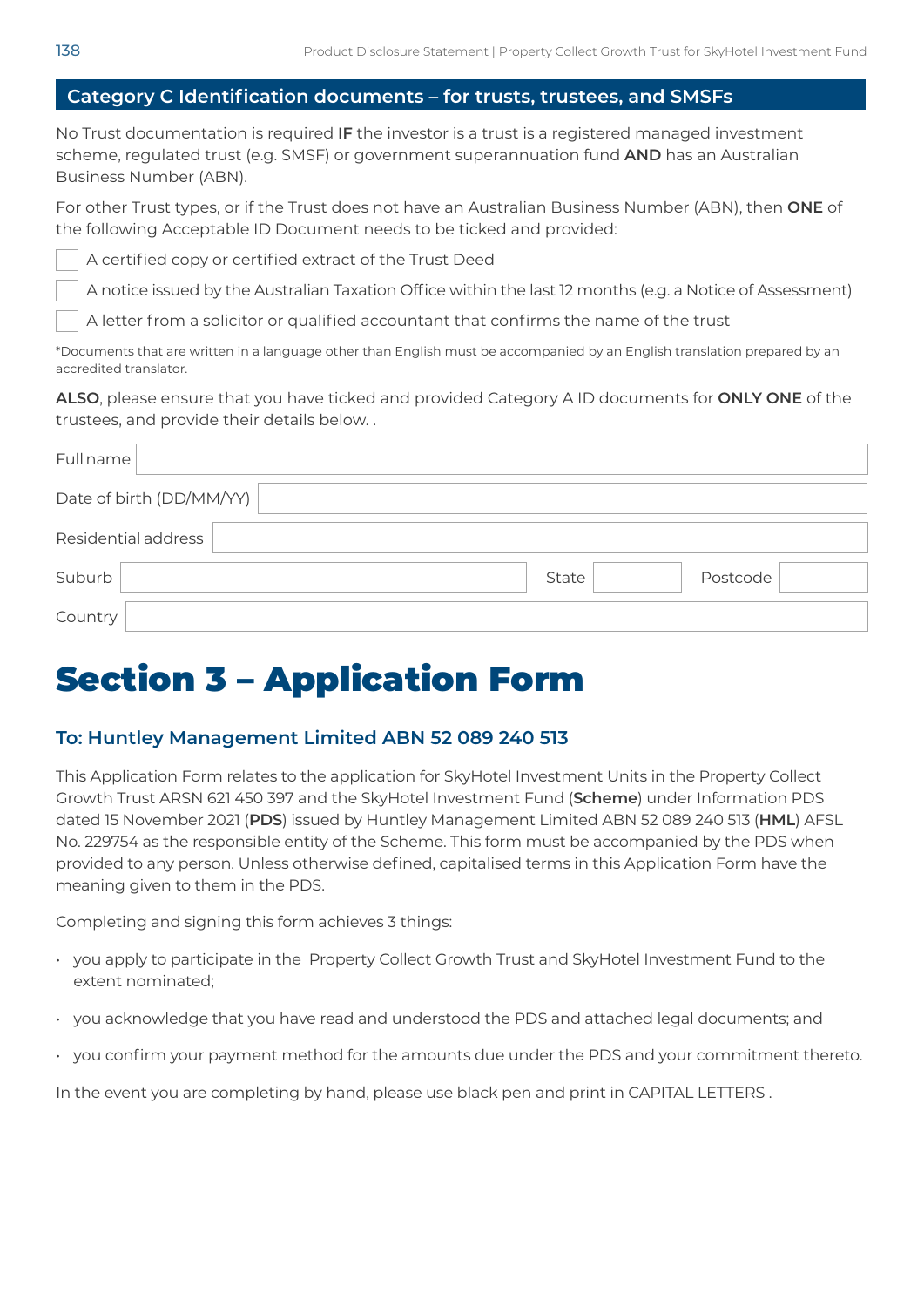| 3.1 Contact details |               |       |          |
|---------------------|---------------|-------|----------|
| Title               | Given name(s) |       |          |
| Surname             |               |       |          |
| Phone               | Email         |       |          |
| Postal address      |               |       |          |
| Suburb              |               | State | Postcode |

We will upload relevant information, updates, disclosure documents, forms and reports to our website **www.huntleygroup.com.au** and/or send to your email address nominated above. Should you wish to opt out of our electronic disclosure, please contact us on 02 9233 5444.

# **3.2 Investment amount**

By completing this form, you apply for the number of SkyHotel Investment Units specified in the following box and are thereby liable to pay for the SkyHotel Investment Units. The minimum investment is \$5,000, with increases in \$1,000 increments thereafter.

Number of SkyHotel Investment Units at \$1 per Unit Amount invested | \$

You must pay the amount stated above electronically to the following account:

Account Name: Huntley Custodians Limited ACF the Property Collect Growth Trust – Application Bank: National Australia Bank BSB: 082 080 Account No: 76 412 8055

Please include your name as the payment reference.

# **3.3 Acknowledgements**

Please read the following Acknowledgements and then confirm that you have done so by checking the box.

### **By checking this box, you acknowledge that:**

- You have read and understood the PDS and you have received and accepted the offer in it, in Australia.
- You have read and understood the Constitution.
- The Responsible Entity is not bound to accept your application in whole or in part.
- Participation in the Property Collect Growth Trust and SkyHotel Investment Fund offered by this PDS is considered to be speculative and you have had the opportunity to seek independent legal, financial and taxation advice on the implications of investing in the Project.
- Huntley and/or any of its directors, employees or advisers, has not made any recommendation to you concerning participation in the Property Collect Growth Trust and SkyHotel Investment Fund.
- You have elected to appoint the attorneys specified in the following Power of Attorney to exercise the powers referred to in the Power of Attorney set out below as if you had signed the same.
- Your application is true and correct and you have legal power to invest.
- You are bound by the provisions of the Constitution as amended from time to time and this Application Form.
- If you have received the PDS from the internet or other electronic means that you received it personally or a printout of it, accompanied by or attached to this Application Form.
- If this is a joint application, each of you agrees, unless otherwise indicated on this application, that your investment is as joint tenants.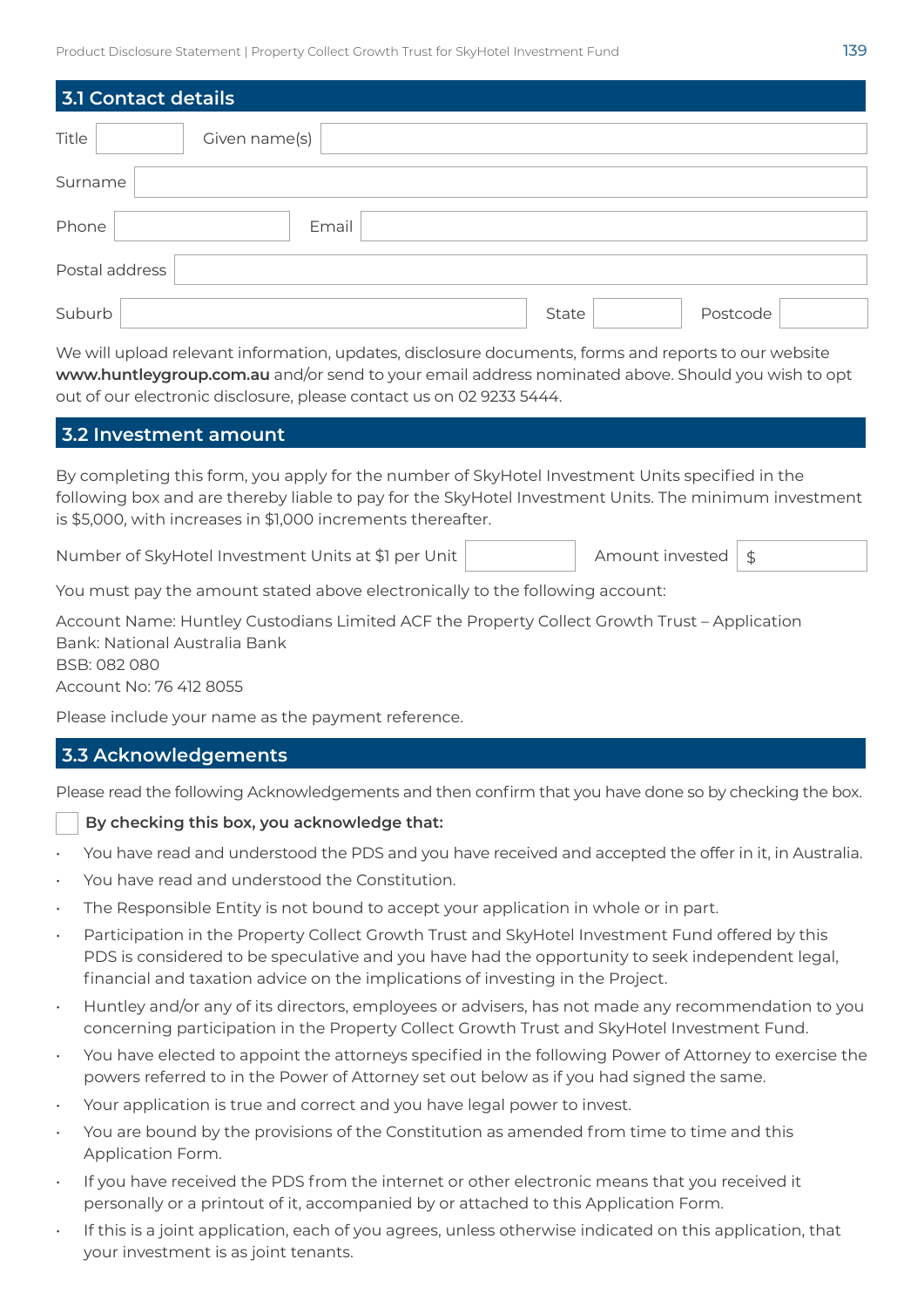- Each of you who is able to operate the account will bind the other(s) to any transaction including investments, switches or withdrawals by any available method.
- If investing as trustee on behalf of a superannuation Scheme or trust, you confirm that you are acting in accordance with your designated powers and authority under the trust deed. In the case of superannuation Schemes, you also confirm that it is a complying Scheme under the Superannuation Industry (Supervision) Act.
- None of HML, any member of the Huntley Group or any of their officers, advisers, agents or associates in any way guarantee the performance of the Scheme nor any return of capital.
- HML and its related bodies corporate may disclose and use personal information as contemplated in HML's Privacy Policy available at www.huntleygroup.com.au. By completing the application form you are providing personal information to HML. Your personal information will be used to process your application and, if your application is successful, to administer and report on your SkyHotel Investment Units in the Scheme and the progress of the Scheme's activities. Your personal information may also be provided to other persons to enable HML to provide these services to you (e.g. service providers, consultants and advisers), or to persons that you authorise to act on your behalf in relation to your investment (e.g. your financial adviser, accountant or lawyer). We may also disclose your personal information to others as permitted under the law.
- If you do not provide all or part of the information required by the application form, HML will not be able to accept your application and you will not be able to acquire SkyHotel Investment Units in the Scheme.
- If any of your personal details change, please contact HML at the address stated in this application form. You can also contact HML to find out what personal information is held about you or if you have a complaint about the way in which your personal information has been handled.
- If you instruct HML by electronic means (for example by email) you indemnify HML all losses and liabilities arising from any payment or action HML makes based on any instruction (even if not genuine) that Huntley receives by an electronic communication which appears to indicate to HML that the communication has been provided by you.
- You will provide to HML or its nominee any information that HML reasonably requires in order to enable Huntley to comply with all its obligations under the Anti-Money Laundering and Counter-Terrorism Financing Act 2006 and its associated rules and regulations (in force from time to time).
- Investments in the Scheme are subject to the risks outlined in the PDS.
- The information collected by HML (including in this application form) may be used for identification purposes, including via a third party verification service, to enable HML to comply with all its customer identification obligations under the Act and associated rules and regulations referred to above.
- You will provide HML or its nominee any information that HML reasonably requires in order to enable Huntley to meet all of its compliance, reporting and other obligations under the United States of America Foreign Account Tax Compliance Act (FATCA) and all associated rules and regulations from time to time (including, without limitation, the Inter-Governmental Agreement (IGA) entered into between the governments of the US and Australia). You understand that HML may disclose such information to the Australian Taxation Office (ATO) who may in turn disclose the information to the US Internal Revenue Service (IRS).
- You understand that where you have provided HML or its nominee with information about your status or designation under or for the purposes of FATCA (including, but without limitation, US residency or citizenship status and FATCA status as a particular entity type) and all associated rules and regulations, Huntley will treat that information as true and correct without any additional validation or confirmation being undertaken by Huntley except where it is under a legal obligation to do so.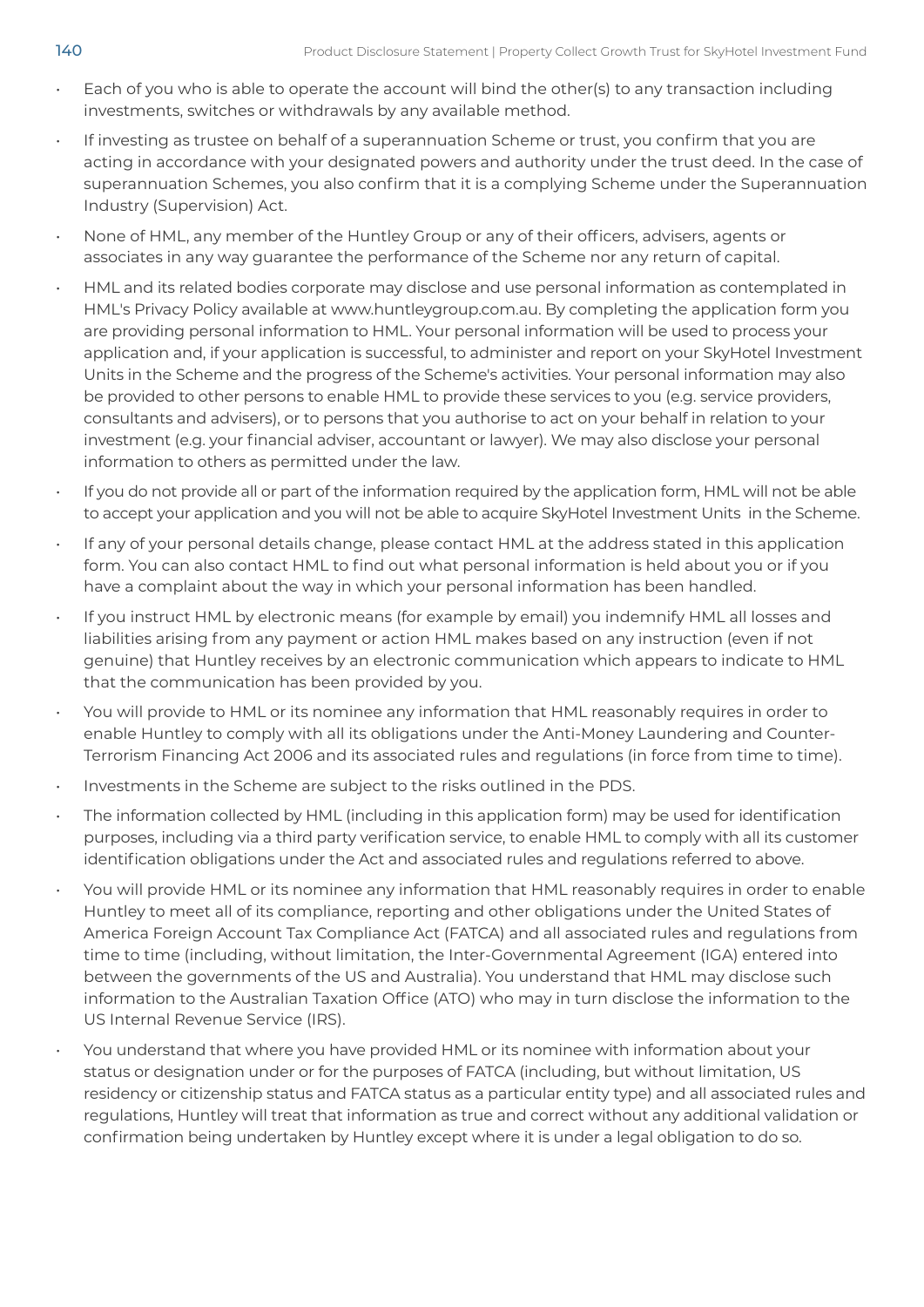# **3.4 Investor type**

You do not need to complete all parts of this section, only the parts that apply to your investor type, as outlined below.

| What type of investor are you?                                | Part/s to complete |
|---------------------------------------------------------------|--------------------|
| Individual/joint holding                                      | $A$ or $A + B$     |
| Australian Proprietary Company                                | $C + E$            |
| Australian Public Company                                     | C                  |
| Unregulated trust* with corporate trustee                     | $C + D + E$        |
| Unregulated trust* with individual trustee                    | $A + D + E$        |
| Regulated trust* with corporate trustee (this includes SMSF)  | $C + D$            |
| Regulated trust* with individual trustee (this includes SMSF) | $A + D$            |
| Other (eg. foreign companies and partnerships)                | Please contact us  |

\* A Regulated trust includes an SMSF, registered retail managed investment scheme and a wholesale managed investment scheme that doesn't make small scale offerings. Other trusts are Unregulated Trusts.

# **A Individual investor or individual trustee**

| Title  |                          | Given name(s)                                    | Surname |          |
|--------|--------------------------|--------------------------------------------------|---------|----------|
|        | Date of birth (DD/MM/YY) |                                                  |         |          |
| Email  |                          |                                                  |         |          |
|        | Residential address      |                                                  |         |          |
| Suburb |                          |                                                  | State   | Postcode |
|        |                          | Are you an Australian resident for tax purposes? |         |          |
| Yes    |                          | No (specify relevant countries)                  |         |          |

If you are an Australian resident for tax purposes, please provide your tax file number (TFN):

| If you are a foreign resident* for tax purposes, do you have a tax identification number (TIN)? |
|-------------------------------------------------------------------------------------------------|
|-------------------------------------------------------------------------------------------------|

**Yes** – please provide TIN for each country

| Country | <b>TIN</b> |
|---------|------------|
|         |            |
|         |            |

**No** – please tick **one** of the following:

The country of tax residency does not issue TINs

I have not been issued with a TIN

The country of tax residency does not require the TIN to be disclosed

\*Tax residency rules differ by country. You can be a tax resident of a country based on the amount of time you spend in that country, the location of your residence or place of work. Tax residence in the US can be as a result of citizenship or residency.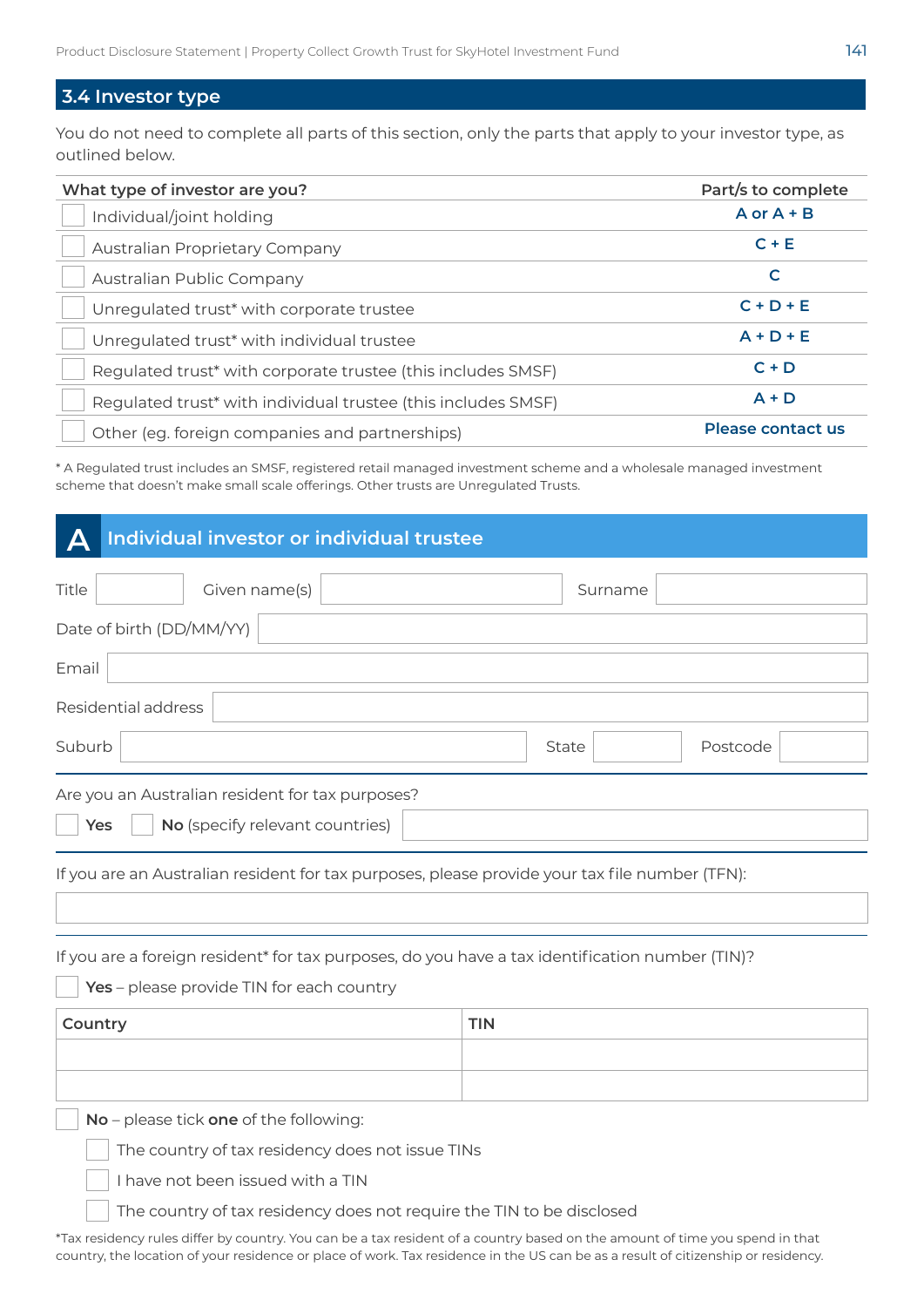Are you a Politically Exposed Person<sup>\*</sup>? | **Yes** | **No** 

\*A Politically Exposed Person includes a head of state or government, government minister or senior politician, senior government official, judge, governor of a central bank or any other person who holds a position of influence with a reserve bank, senior foreign representative, high ranking member of the armed forces or board chair or senior executive of a state owned enterprise or the immediate family member or associate of any such persons.

# **B Joint investor** Title Given name(s) Surname Date of birth (DD/MM/YY) Email Residential address Suburb | Postcode Postcode Postcode Postcode Postcode Postcode Postcode Postcode Postcode Postcode Postcode Po Are you an Australian resident for tax purposes? **Yes No** (specify relevant countries)

If you are an Australian resident for tax purposes, please provide your tax file number (TFN):

| If you are a foreign resident* for tax purposes, do you have a tax identification number (TIN)?                         |  |  |
|-------------------------------------------------------------------------------------------------------------------------|--|--|
| Yes - please provide TIN for each country in which you are a tax resident                                               |  |  |
| Country<br><b>TIN</b>                                                                                                   |  |  |
|                                                                                                                         |  |  |
|                                                                                                                         |  |  |
| $No$ – please tick one of the following:                                                                                |  |  |
| The country of tax residency does not issue TINs                                                                        |  |  |
| have not been issued with a TIN                                                                                         |  |  |
| the contract of the contract of the contract of the contract of the contract of the contract of the contract of<br>$-1$ |  |  |

 $\vert\vert$  The country of tax residency does not require the TIN to be disclosed

\*Tax residency rules differ by country. You can be a tax resident of a country based on the amount of time you spend in that country, the location of your residence or place of work. Tax residence in the US can be as a result of citizenship or residency.

Are you a Politically Exposed Person<sup>\*</sup>? | **Yes** | **No** 

\*A Politically Exposed Person includes a head of state or government, government minister or senior politician, senior government official, judge, governor of a central bank or any other person who holds a position of influence with a reserve bank, senior foreign representative, high ranking member of the armed forces or board chair or senior executive of a state owned enterprise or the immediate family member or associate of any such persons.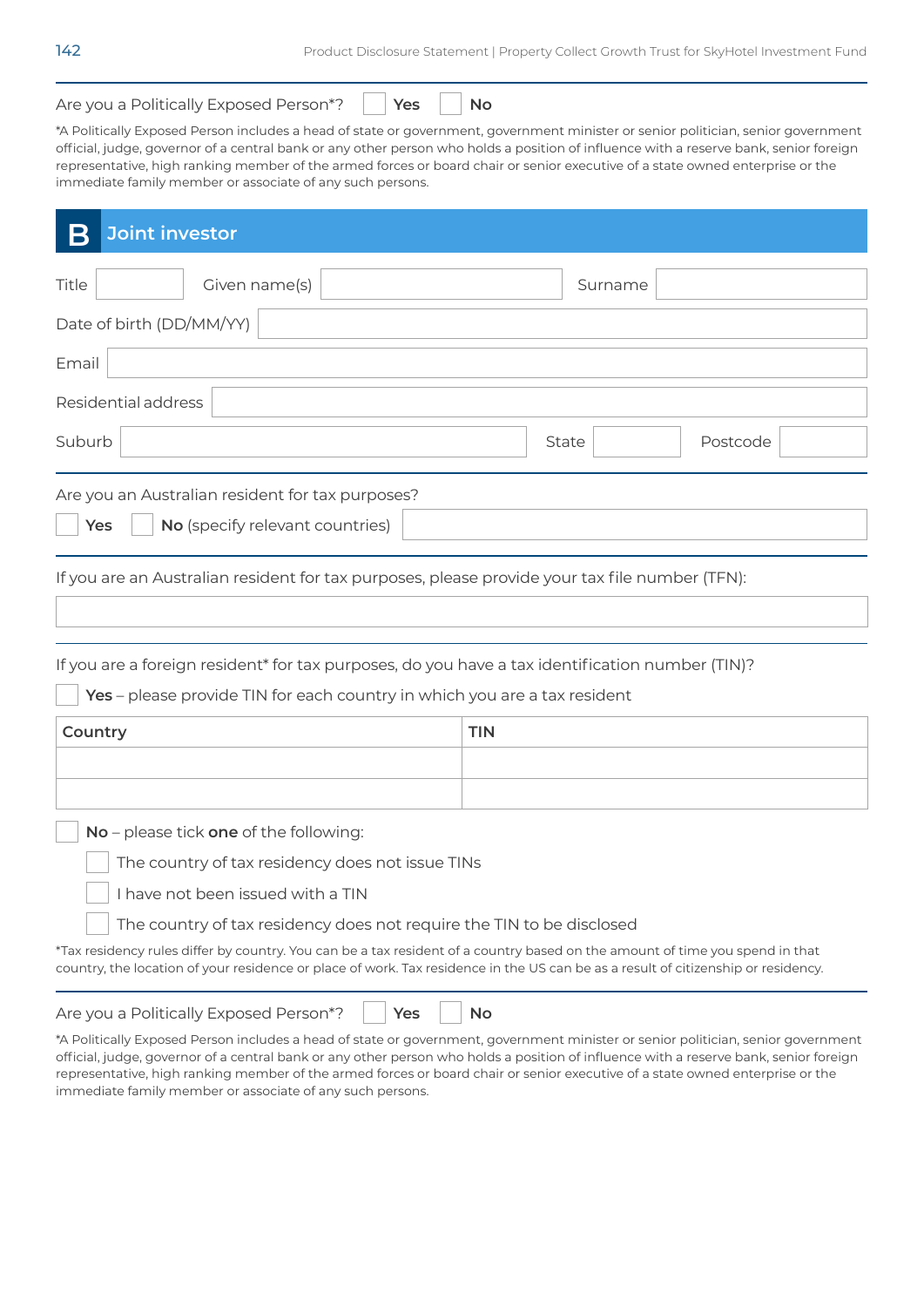# **C Australian Company or corporate trustee**

| Full company name/corporate trustee name/sole trader business name:                                                                                                                                                     |                          |
|-------------------------------------------------------------------------------------------------------------------------------------------------------------------------------------------------------------------------|--------------------------|
| Registered business address                                                                                                                                                                                             |                          |
| Suburb                                                                                                                                                                                                                  | Postcode<br>State        |
| ABN, TFN or TFN exemption:                                                                                                                                                                                              |                          |
| ACN:                                                                                                                                                                                                                    |                          |
| Is the company an Australian resident for tax purposes?<br>Yes<br><b>No</b>                                                                                                                                             |                          |
| If the Company is a foreign resident for tax purposes, does it have a tax identification number (TIN)?<br>Yes - please provide TIN for each country in which the Company is tax resident                                |                          |
| Country                                                                                                                                                                                                                 | <b>TIN</b>               |
| No - please tick one of the following:<br>The country of tax residency does not issue TINs<br>The cCompany has not been issued with a TIN<br>The country of tax residency does not require the TIN to be disclosed      |                          |
| <b>Business activities</b><br>Is the company/corporate trustee a proprietary or public company?<br>Proprietary<br>Public<br>If you are a proprietary company, provide the full name and date of birth of each director: |                          |
| <b>Director name</b>                                                                                                                                                                                                    | Date of Birth (DD/MM/YY) |
|                                                                                                                                                                                                                         |                          |
|                                                                                                                                                                                                                         |                          |

If there are more directors, please provide details in a separate attachment.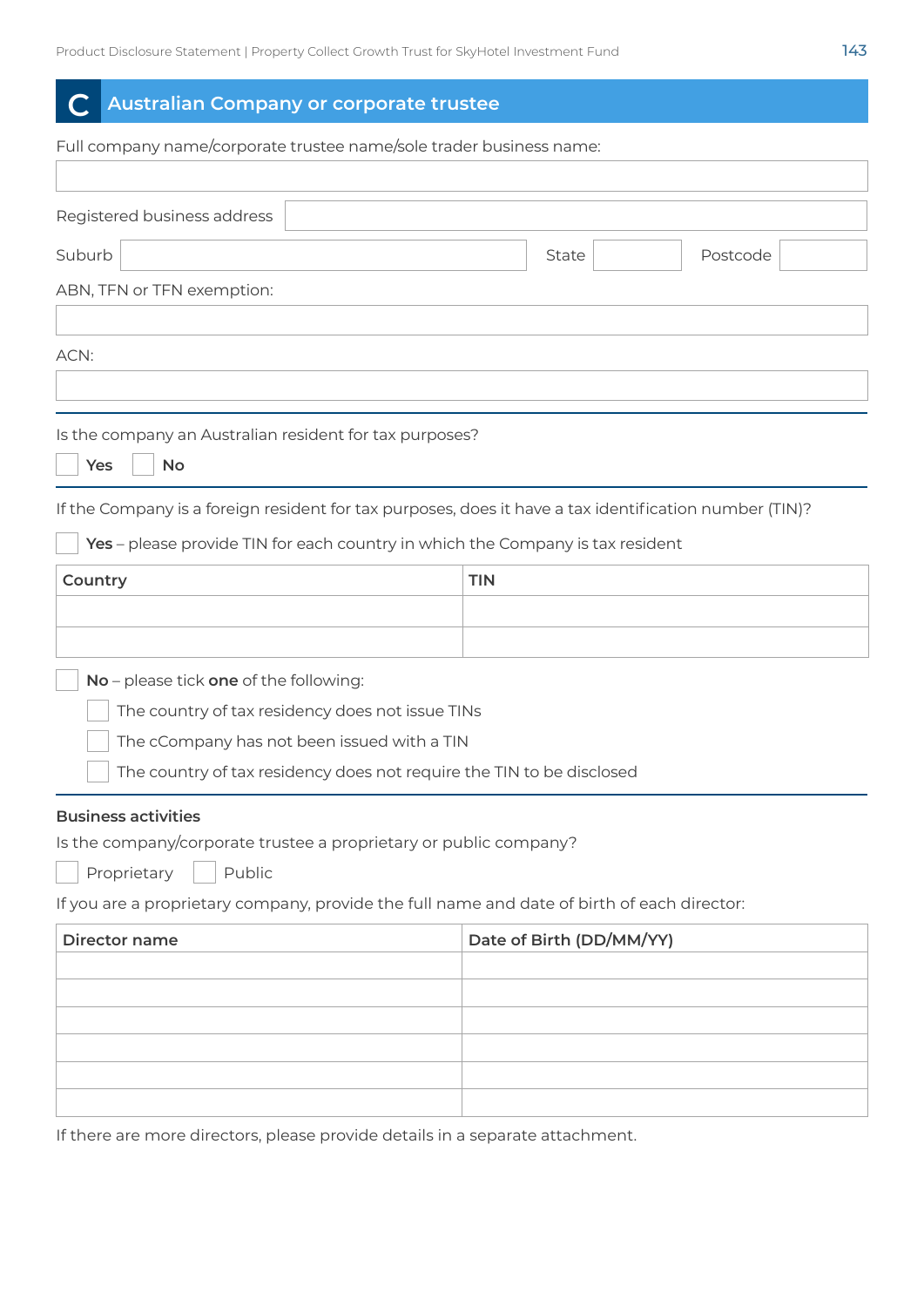| <b>Trusts</b>                                                                                                                                                                                                                                                                                                                                                                                     |  |
|---------------------------------------------------------------------------------------------------------------------------------------------------------------------------------------------------------------------------------------------------------------------------------------------------------------------------------------------------------------------------------------------------|--|
| Trustee no. 1 name                                                                                                                                                                                                                                                                                                                                                                                |  |
| Trustee no. 1 address                                                                                                                                                                                                                                                                                                                                                                             |  |
| Suburb<br>Postcode<br><b>State</b>                                                                                                                                                                                                                                                                                                                                                                |  |
| Trustee no. 2 name                                                                                                                                                                                                                                                                                                                                                                                |  |
| Trustee no. 2 address                                                                                                                                                                                                                                                                                                                                                                             |  |
| Postcode<br>Suburb<br><b>State</b>                                                                                                                                                                                                                                                                                                                                                                |  |
| Are there additional trustees?<br>Yes – please attach a separate page to this application form with the details<br><b>No</b>                                                                                                                                                                                                                                                                      |  |
| Trust name                                                                                                                                                                                                                                                                                                                                                                                        |  |
| Business name of Trust                                                                                                                                                                                                                                                                                                                                                                            |  |
| ABN, TFN of TFN exemption                                                                                                                                                                                                                                                                                                                                                                         |  |
| Type of trust (e.g. family trust or SMSF)                                                                                                                                                                                                                                                                                                                                                         |  |
| Country in which trust was established                                                                                                                                                                                                                                                                                                                                                            |  |
| Only complete the remaining part of section D if the trust is an Unregulated Trust*<br>*A Regulated trust includes an SMSF, registered retail managed investment scheme and a wholesale managed investment<br>scheme that doesn't make small scale offerings. Other trusts are Unregulated Trusts.<br>Do the terms of the trust identify the beneficiaries by reference to membership of a class? |  |
| Yes - what are the terms?                                                                                                                                                                                                                                                                                                                                                                         |  |
| No - please provide the full name of each beneficiary:                                                                                                                                                                                                                                                                                                                                            |  |
|                                                                                                                                                                                                                                                                                                                                                                                                   |  |
| If there are more beneficiaries, please provide details in a separate attachment.                                                                                                                                                                                                                                                                                                                 |  |
| Full name of settlor of trust*                                                                                                                                                                                                                                                                                                                                                                    |  |
| *You do not need to provide the name of the settlor if you are a Regulated Trust, or if the settlor of the trust is now deceased, or if<br>the settlor contributed to the trust at the time of its establishment a material asset contribution of less than \$10,000.                                                                                                                             |  |
| Is the Trust an Australian resident for tax purposes?<br><b>No</b><br>Yes                                                                                                                                                                                                                                                                                                                         |  |
| If the Trust is a foreign resident for tax purposes, does it have a tax identification number (TIN)?                                                                                                                                                                                                                                                                                              |  |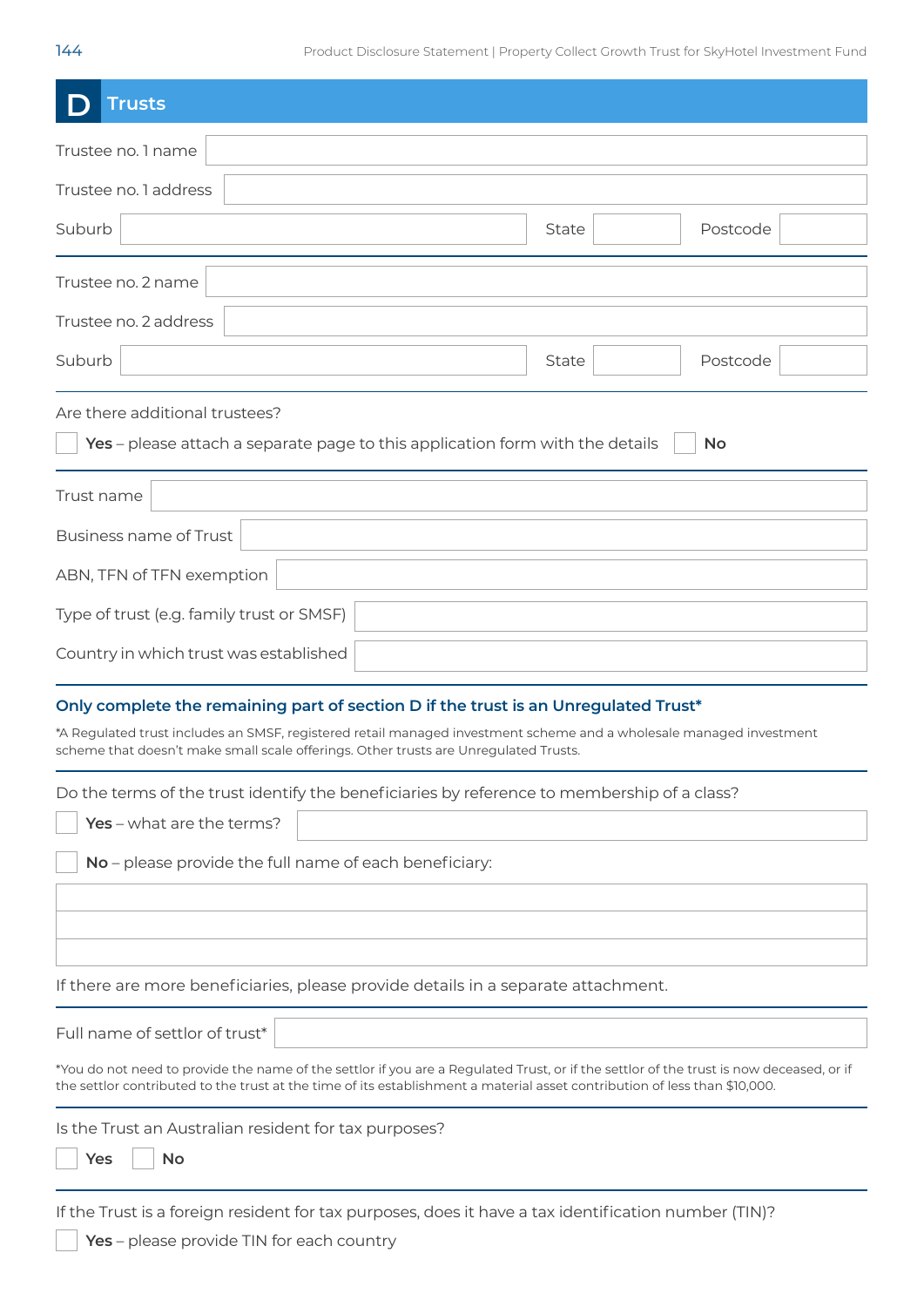| Country | <b>TIN</b> |
|---------|------------|
|         |            |
|         |            |

**No** – please tick **one** of the following:

The country of tax residency does not issue TINs

The Trust has not been issued with a TIN

The country of tax residency does not require the TIN to be disclosed

\*Tax residency rules differ by country. You can be a tax resident of a country based on the amount of time you spend in that country, the location of your residence or place of work. Tax residence in the US can be as a result of citizenship or residency.

# **E Beneficial ownership**

Beneficial Owner means an individual who ultimately 'Owns' or 'Controls' (directly or indirectly) the investor. Owns 'means ownership (either directly or indirectly) of 25% or more of a person. 'Control' includes control as a result of, or by means of, trusts, agreements, arrangements, understandings and practices, whether or not having legal or equitable force and whether or not based on legal or equitable rights, and includes exercising control through the capacity to determine decisions about financial and operating policies.

For a typical private company or trust there will be one or two individuals who own or control at least 25% of the company or trust, in which case one or both names will need to be listed as Beneficial Owners in this part of the form. If you are uncertain about who controls 25% or more, please complete this part as Decision Maker.

# **Please complete for each Beneficial Owner. If you are unable to ascertain the Beneficial Owners, please complete Decision Maker section below instead.**

### **Beneficial owner 1**

| Name                                             |       |          |
|--------------------------------------------------|-------|----------|
| Date of birth (DD/MM/YY)                         |       |          |
| Residential address                              |       |          |
| Suburb                                           | State | Postcode |
| Are you an Australian resident for tax purposes? |       |          |
| No (specify relevant countries)<br>Yes           |       |          |

If you are an Australian resident for tax purposes, please provide your tax file number (TFN):

If you are a foreign resident\* for tax purposes, do you have a tax identification number (TIN)?

**Yes** – please provide TIN for each country

| Country | <b>TIN</b> |
|---------|------------|
|         |            |
|         |            |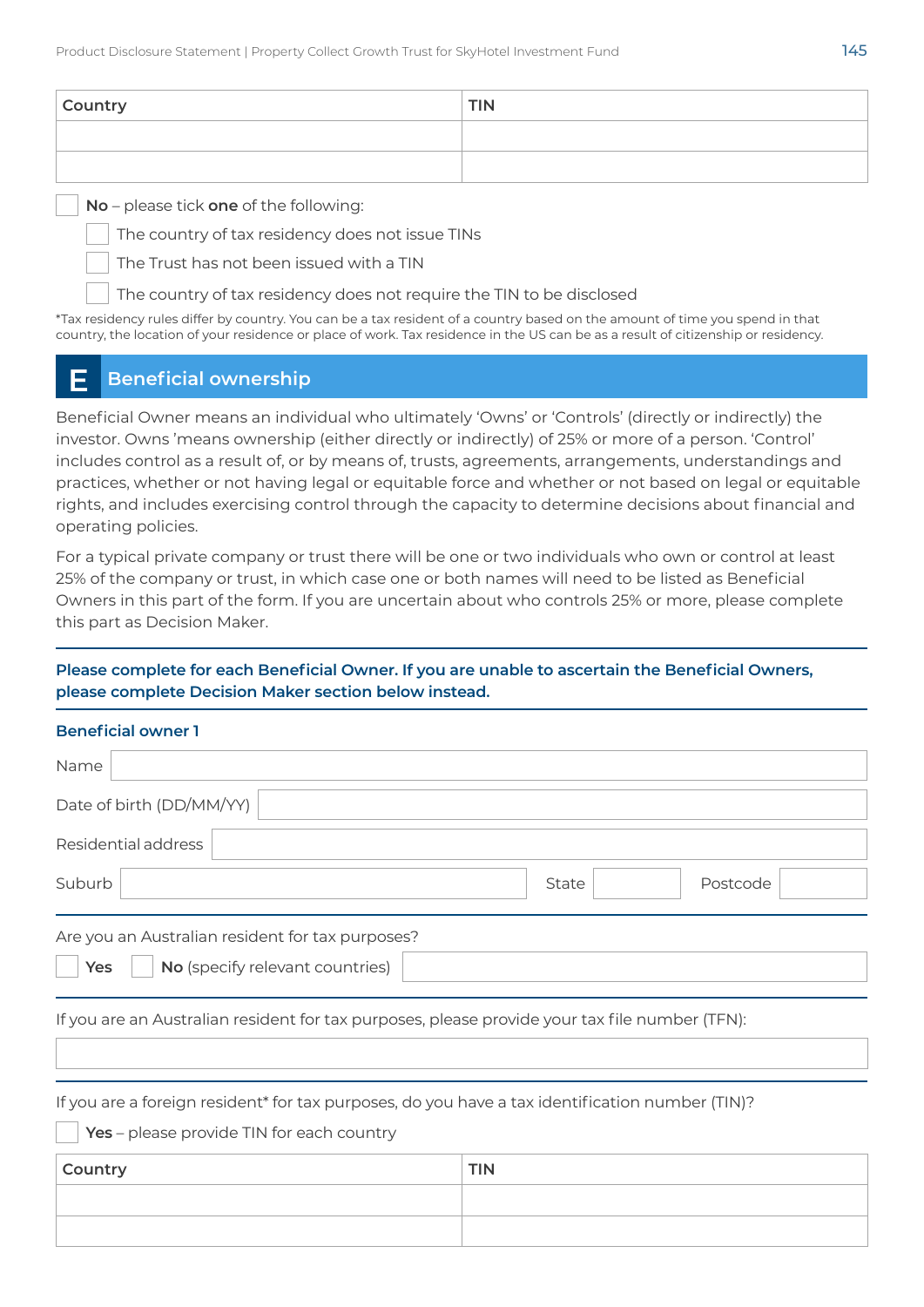| u.<br>ı<br>w | . .<br>۰,<br>٧<br>۰, |
|--------------|----------------------|
|              |                      |

| $No$ – please tick one of the following:                              |
|-----------------------------------------------------------------------|
| The country of tax residency does not issue TINs                      |
| I have not been issued with a TIN                                     |
| The country of tax residency does not require the TIN to be disclosed |

| Are you a Politically Exposed Person*? | l Yes | $\Box$ No |
|----------------------------------------|-------|-----------|
|                                        |       |           |

\*A Politically Exposed Person includes a head of state or government, government minister or senior politician, senior government official, judge, governor of a central bank or any other person who holds a position of influence with a reserve bank, senior foreign representative, high ranking member of the armed forces or board chair or senior executive of a state owned enterprise or the immediate family member or associate of any such persons.

#### **Beneficial owner 2**

| Name                                             |                                 |       |          |
|--------------------------------------------------|---------------------------------|-------|----------|
| Date of birth (DD/MM/YY)                         |                                 |       |          |
| Residential address                              |                                 |       |          |
| Suburb                                           |                                 | State | Postcode |
| Are you an Australian resident for tax purposes? |                                 |       |          |
| Yes                                              | No (specify relevant countries) |       |          |

If you are an Australian resident for tax purposes, please provide your tax file number (TFN):

If you are a foreign resident\* for tax purposes, do you have a tax identification number (TIN)?

**Yes** – please provide TIN for each country

| Country                  | <b>TIN</b> |
|--------------------------|------------|
|                          |            |
|                          |            |
| $\overline{\phantom{a}}$ |            |

**No** – please tick **one** of the following:

The country of tax residency does not issue TINs

I have not been issued with a TIN

The country of tax residency does not require the TIN to be disclosed

Are you a Politically Exposed Person<sup>\*</sup>? | **Yes** | **No** 

\*A Politically Exposed Person includes a head of state or government, government minister or senior politician, senior government official, judge, governor of a central bank or any other person who holds a position of influence with a reserve bank, senior foreign representative, high ranking member of the armed forces or board chair or senior executive of a state owned enterprise or the immediate family member or associate of any such persons.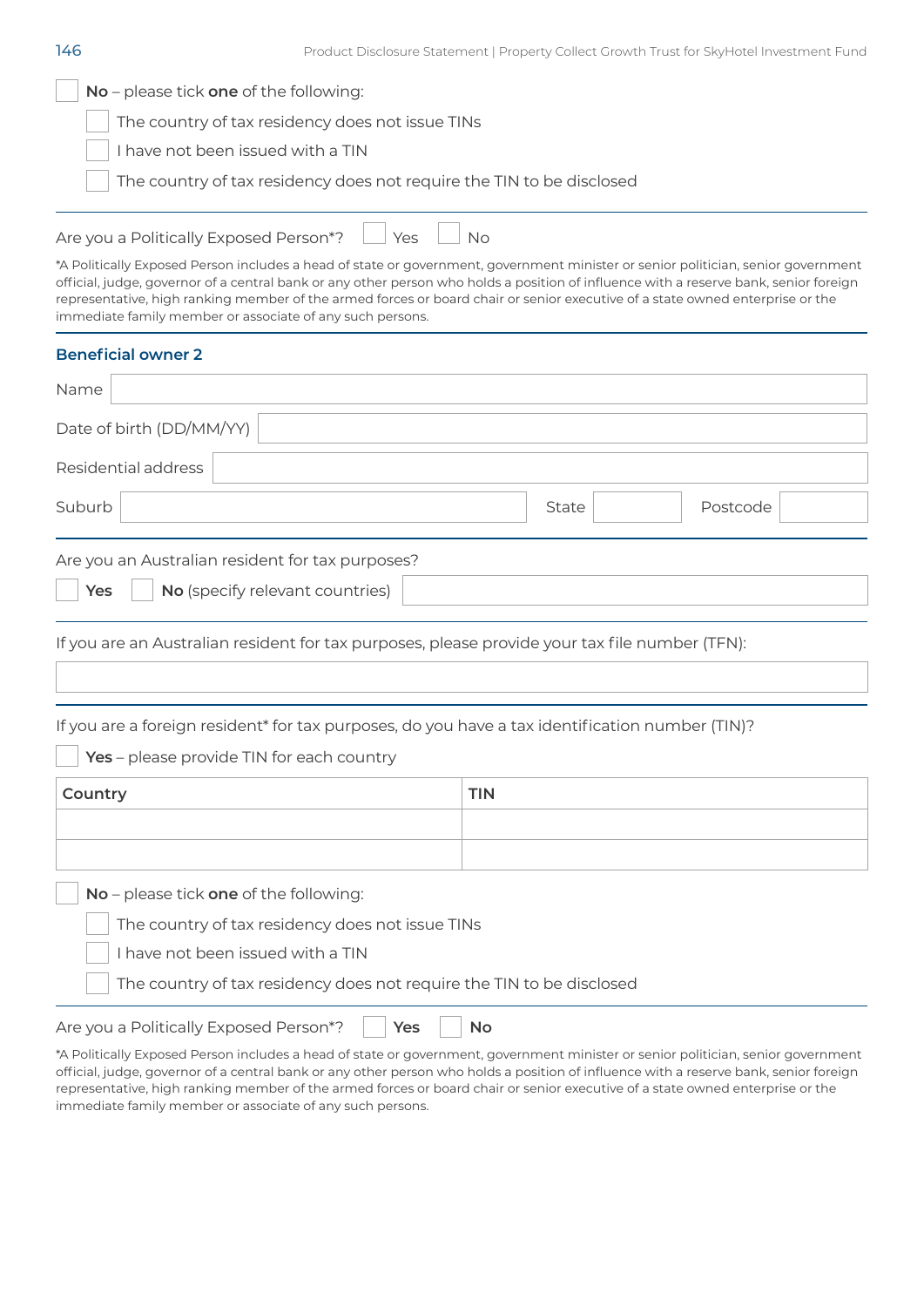| Postcode<br>State<br>No (specify relevant countries)<br>Yes<br>If you are a foreign resident* for tax purposes, do you have a tax identification number (TIN)?<br>Yes - please provide TIN for each country<br>Country<br><b>TIN</b><br>No - please tick one of the following:<br>The country of tax residency does not issue TINs<br>I have not been issued with a TIN<br>The country of tax residency does not require the TIN to be disclosed<br>No<br>representative, high ranking member of the armed forces or board chair or senior executive of a state owned enterprise or the<br>immediate family member or associate of any such persons.<br>Postcode<br>State | <b>Beneficial owner 3</b>              |  |  |  |
|---------------------------------------------------------------------------------------------------------------------------------------------------------------------------------------------------------------------------------------------------------------------------------------------------------------------------------------------------------------------------------------------------------------------------------------------------------------------------------------------------------------------------------------------------------------------------------------------------------------------------------------------------------------------------|----------------------------------------|--|--|--|
| Date of birth (DD/MM/YY)<br>Residential address                                                                                                                                                                                                                                                                                                                                                                                                                                                                                                                                                                                                                           | Name                                   |  |  |  |
|                                                                                                                                                                                                                                                                                                                                                                                                                                                                                                                                                                                                                                                                           |                                        |  |  |  |
|                                                                                                                                                                                                                                                                                                                                                                                                                                                                                                                                                                                                                                                                           |                                        |  |  |  |
| Are you an Australian resident for tax purposes?<br>If you are an Australian resident for tax purposes, please provide your tax file number (TFN):<br>Are you a Politically Exposed Person*?     Yes<br>*A Politically Exposed Person includes a head of state or government, government minister or senior politician, senior government<br>official, judge, governor of a central bank or any other person who holds a position of influence with a reserve bank, senior foreign<br><b>Beneficial owner 4</b><br>Name<br>Date of birth (DD/MM/YY)<br>Residential address<br>Suburb<br>Are you an Australian resident for tax purposes?                                  | Suburb                                 |  |  |  |
|                                                                                                                                                                                                                                                                                                                                                                                                                                                                                                                                                                                                                                                                           |                                        |  |  |  |
|                                                                                                                                                                                                                                                                                                                                                                                                                                                                                                                                                                                                                                                                           |                                        |  |  |  |
|                                                                                                                                                                                                                                                                                                                                                                                                                                                                                                                                                                                                                                                                           |                                        |  |  |  |
|                                                                                                                                                                                                                                                                                                                                                                                                                                                                                                                                                                                                                                                                           |                                        |  |  |  |
|                                                                                                                                                                                                                                                                                                                                                                                                                                                                                                                                                                                                                                                                           |                                        |  |  |  |
|                                                                                                                                                                                                                                                                                                                                                                                                                                                                                                                                                                                                                                                                           |                                        |  |  |  |
|                                                                                                                                                                                                                                                                                                                                                                                                                                                                                                                                                                                                                                                                           |                                        |  |  |  |
|                                                                                                                                                                                                                                                                                                                                                                                                                                                                                                                                                                                                                                                                           |                                        |  |  |  |
|                                                                                                                                                                                                                                                                                                                                                                                                                                                                                                                                                                                                                                                                           |                                        |  |  |  |
|                                                                                                                                                                                                                                                                                                                                                                                                                                                                                                                                                                                                                                                                           |                                        |  |  |  |
|                                                                                                                                                                                                                                                                                                                                                                                                                                                                                                                                                                                                                                                                           |                                        |  |  |  |
|                                                                                                                                                                                                                                                                                                                                                                                                                                                                                                                                                                                                                                                                           |                                        |  |  |  |
|                                                                                                                                                                                                                                                                                                                                                                                                                                                                                                                                                                                                                                                                           |                                        |  |  |  |
| If you are an Australian resident for tax purposes, please provide your tax file number (TFN):                                                                                                                                                                                                                                                                                                                                                                                                                                                                                                                                                                            | No (specify relevant countries)<br>Yes |  |  |  |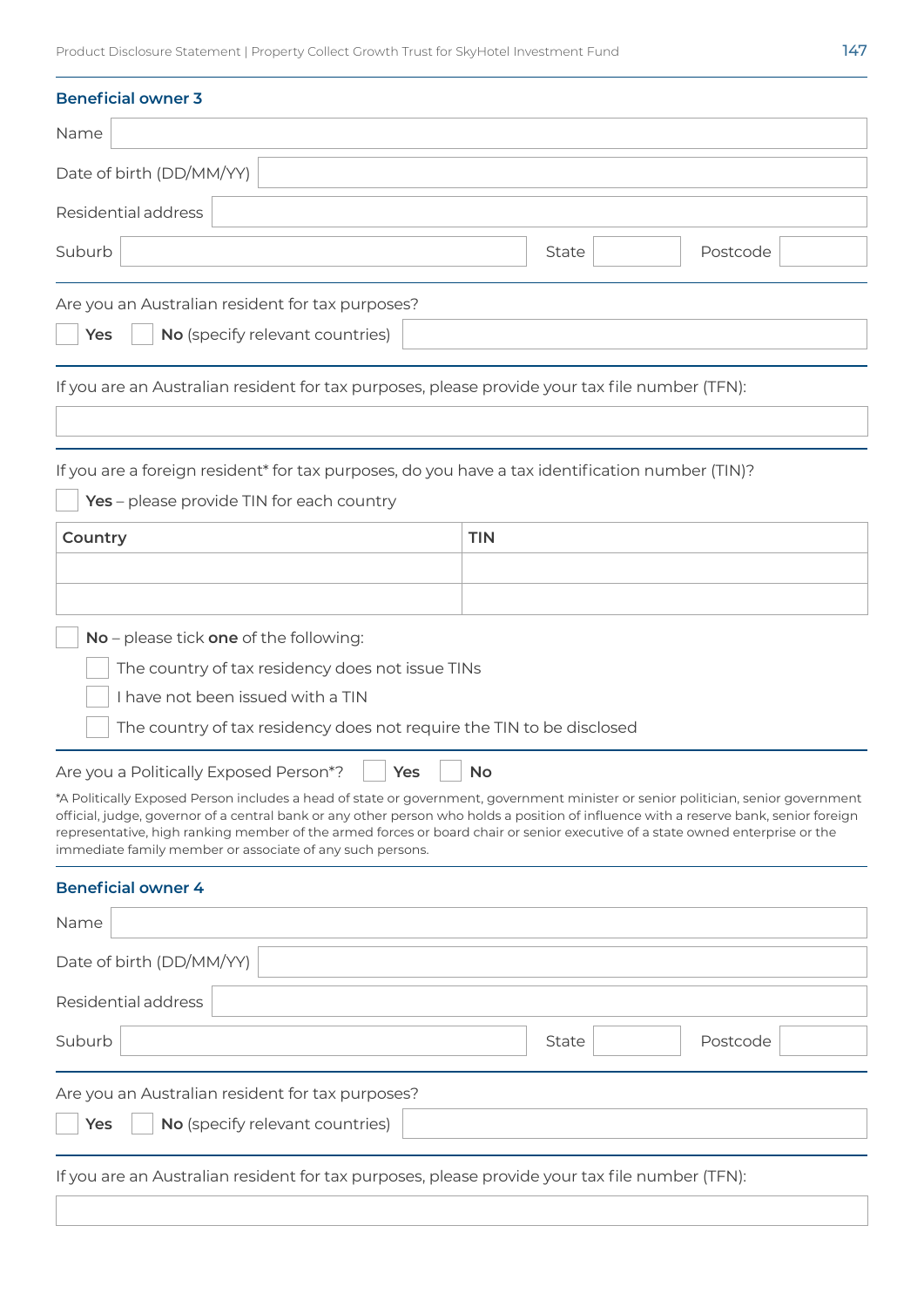If you are a foreign resident\* for tax purposes, do you have a tax identification number (TIN)?

**Yes** – please provide TIN for each country

| Country                                          | <b>TIN</b> |  |  |  |
|--------------------------------------------------|------------|--|--|--|
|                                                  |            |  |  |  |
|                                                  |            |  |  |  |
| No - please tick one of the following:           |            |  |  |  |
| The country of tax residency does not issue TINs |            |  |  |  |

I have not been issued with a TIN

The country of tax residency does not require the TIN to be disclosed

Are you a Politically Exposed Person<sup>\*</sup>? | **Yes** | **No** 

\*A Politically Exposed Person includes a head of state or government, government minister or senior politician, senior government official, judge, governor of a central bank or any other person who holds a position of influence with a reserve bank, senior foreign representative, high ranking member of the armed forces or board chair or senior executive of a state owned enterprise or the immediate family member or associate of any such persons.

**Decision maker**

Only complete if you are unable to ascertain the Beneficial Owner. If you are a **company**, please provide name and address of any individual who is entitled to exercise 25% or more voting rights including power of veto,or holds the position of a senior management official (or equivalent).

If you are a **trust**, please provide the name and address of any individual who has the power to remove the trustee.

### **Decision maker 1**

| Name                                             |       |          |
|--------------------------------------------------|-------|----------|
| Date of birth (DD/MM/YY)                         |       |          |
| Residential address                              |       |          |
| Suburb                                           | State | Postcode |
| Are you an Australian resident for tax purposes? |       |          |
| No (specify relevant countries)<br>Yes           |       |          |

If you are an Australian resident for tax purposes, please provide your tax file number (TFN):

If you are a foreign resident\* for tax purposes, do you have a tax identification number (TIN)?

**Yes** – please provide TIN for each country

| Country | <b>TIN</b> |
|---------|------------|
|         |            |
|         |            |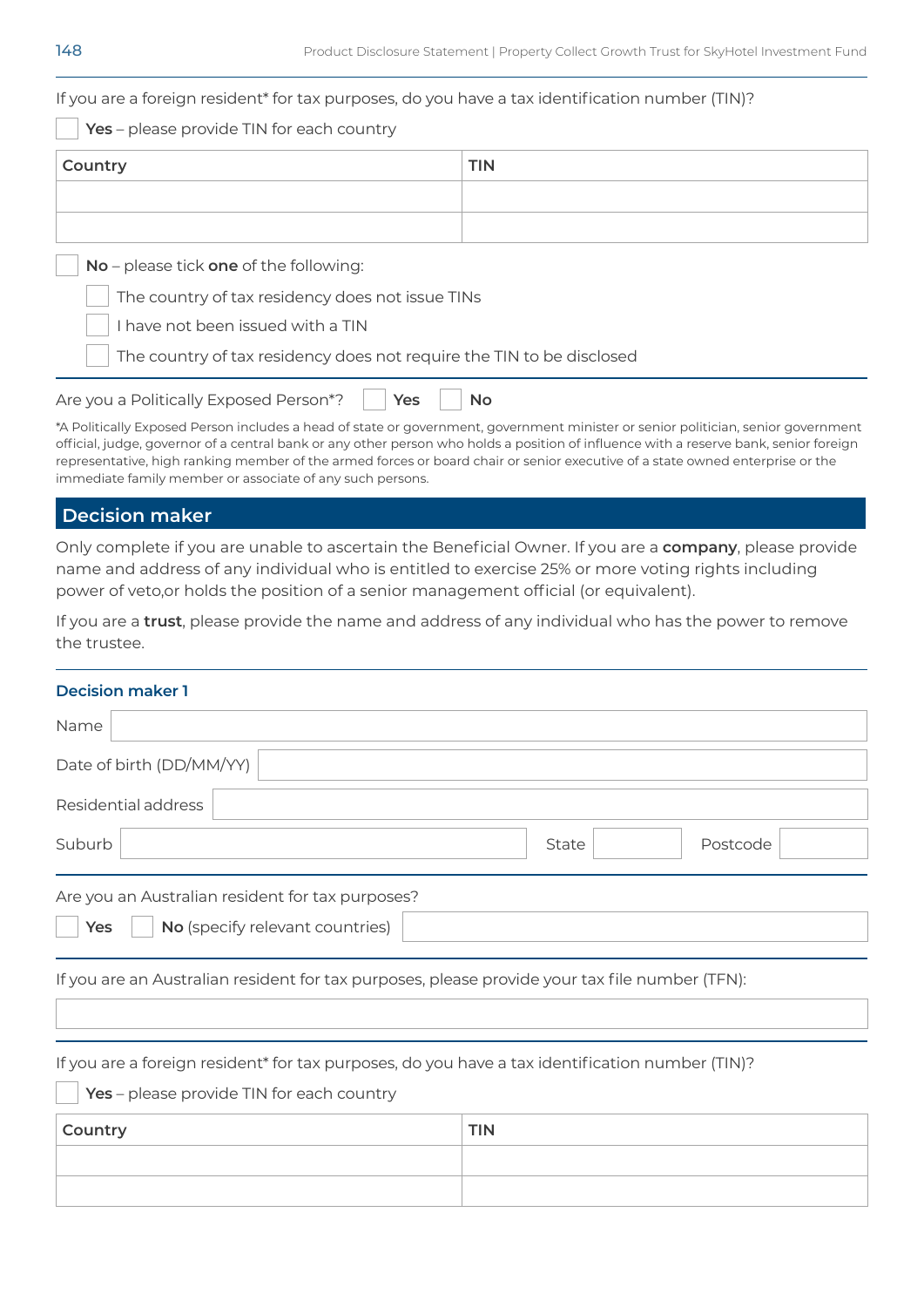| No - please tick one of the following:                                                                                                                                                                                                                                                                                                                                                                                                                                   |           |  |  |  |  |
|--------------------------------------------------------------------------------------------------------------------------------------------------------------------------------------------------------------------------------------------------------------------------------------------------------------------------------------------------------------------------------------------------------------------------------------------------------------------------|-----------|--|--|--|--|
| The country of tax residency does not issue TINs<br>I have not been issued with a TIN                                                                                                                                                                                                                                                                                                                                                                                    |           |  |  |  |  |
|                                                                                                                                                                                                                                                                                                                                                                                                                                                                          |           |  |  |  |  |
| The country of tax residency does not require the TIN to be disclosed                                                                                                                                                                                                                                                                                                                                                                                                    |           |  |  |  |  |
| Are you a Politically Exposed Person*?<br>Yes                                                                                                                                                                                                                                                                                                                                                                                                                            | <b>No</b> |  |  |  |  |
| *A Politically Exposed Person includes a head of state or government, government minister or senior politician, senior government<br>official, judge, governor of a central bank or any other person who holds a position of influence with a reserve bank, senior foreign<br>representative, high ranking member of the armed forces or board chair or senior executive of a state owned enterprise or the<br>immediate family member or associate of any such persons. |           |  |  |  |  |
| <b>Decision maker 2</b>                                                                                                                                                                                                                                                                                                                                                                                                                                                  |           |  |  |  |  |
| Name                                                                                                                                                                                                                                                                                                                                                                                                                                                                     |           |  |  |  |  |
| Date of birth (DD/MM/YY)                                                                                                                                                                                                                                                                                                                                                                                                                                                 |           |  |  |  |  |
| Residential address                                                                                                                                                                                                                                                                                                                                                                                                                                                      |           |  |  |  |  |
| Suburb<br>Postcode<br>State                                                                                                                                                                                                                                                                                                                                                                                                                                              |           |  |  |  |  |
| Are you an Australian resident for tax purposes?                                                                                                                                                                                                                                                                                                                                                                                                                         |           |  |  |  |  |
| No (specify relevant countries)<br>Yes                                                                                                                                                                                                                                                                                                                                                                                                                                   |           |  |  |  |  |
| If you are an Australian resident for tax purposes, please provide your tax file number (TFN):                                                                                                                                                                                                                                                                                                                                                                           |           |  |  |  |  |
|                                                                                                                                                                                                                                                                                                                                                                                                                                                                          |           |  |  |  |  |
| If you are a foreign resident* for tax purposes, do you have a tax identification number (TIN)?                                                                                                                                                                                                                                                                                                                                                                          |           |  |  |  |  |
| Yes - please provide TIN for each country                                                                                                                                                                                                                                                                                                                                                                                                                                |           |  |  |  |  |
| Country<br><b>TIN</b>                                                                                                                                                                                                                                                                                                                                                                                                                                                    |           |  |  |  |  |
|                                                                                                                                                                                                                                                                                                                                                                                                                                                                          |           |  |  |  |  |
|                                                                                                                                                                                                                                                                                                                                                                                                                                                                          |           |  |  |  |  |
| No-please tick one of the following:                                                                                                                                                                                                                                                                                                                                                                                                                                     |           |  |  |  |  |
| The country of tax residency does not issue TINs                                                                                                                                                                                                                                                                                                                                                                                                                         |           |  |  |  |  |
| I have not been issued with a TIN                                                                                                                                                                                                                                                                                                                                                                                                                                        |           |  |  |  |  |
| The country of tax residency does not require the TIN to be disclosed                                                                                                                                                                                                                                                                                                                                                                                                    |           |  |  |  |  |

Are you a Politically Exposed Person\*? **Yes No**

\*A Politically Exposed Person includes a head of state or government, government minister or senior politician, senior government official, judge, governor of a central bank or any other person who holds a position of influence with a reserve bank, senior foreign representative, high ranking member of the armed forces or board chair or senior executive of a state owned enterprise or the immediate family member or associate of any such persons.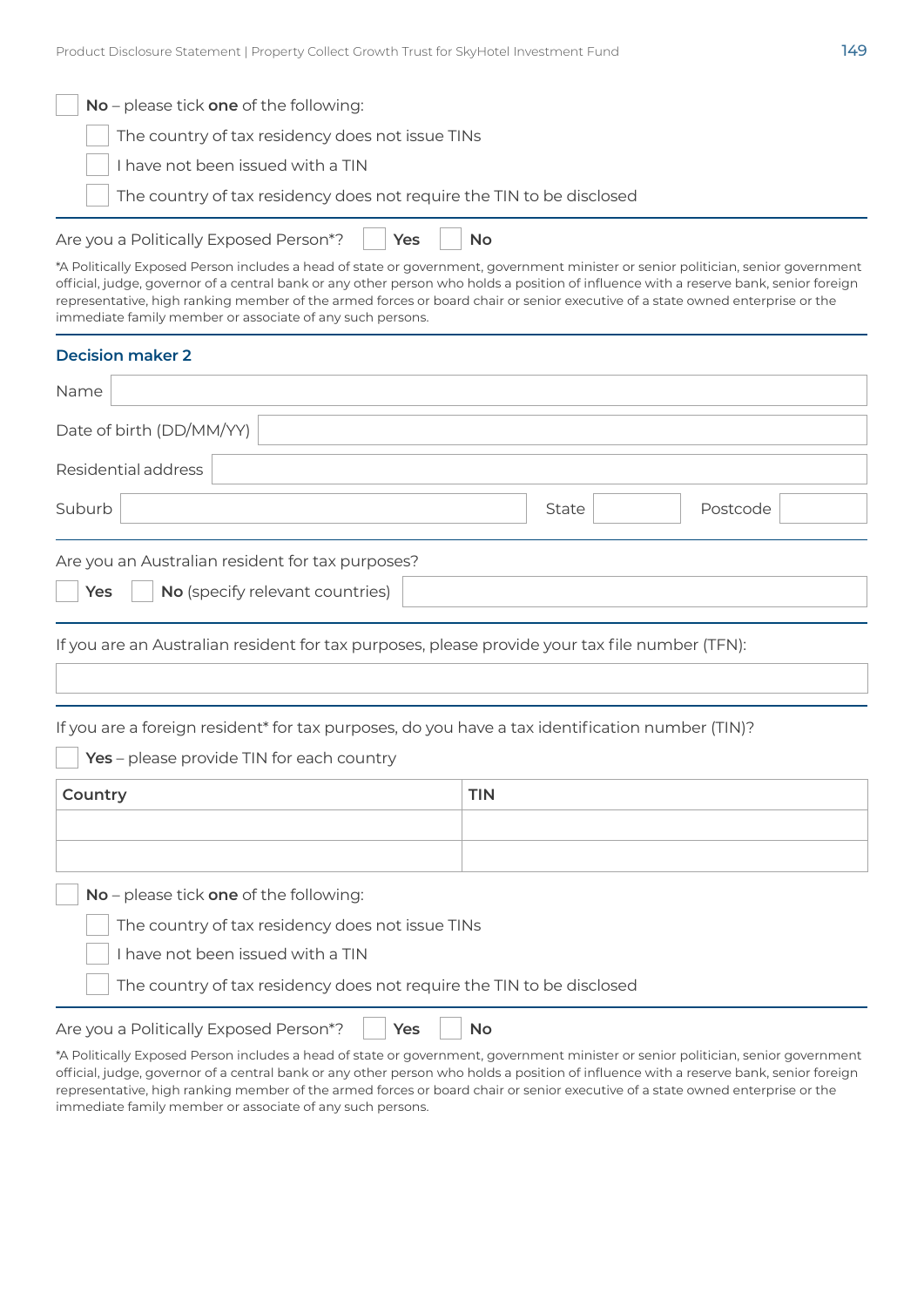# Section 4 – Mandatory Foreign Account Tax Compliance Act (FACTA) declaration for companies and trusts

- **• Companies and Corporate Trustees must complete section 4.1 (and possibly 4.2)**
- **• Individuals go to section 4.2**
- **• Trusts complete section 4.3 (and possibly 4.4)**

(Note dual-residents need to complete this section)

### **4.1 Companies and Corporate Trustees**

Please select the Company/Corporate Trustee tax status from the list below:

Financial institution\*

| *A Financial Institution is a custodial or depository institution, an investment entity or a specified insurance company for FATCA/ |  |
|-------------------------------------------------------------------------------------------------------------------------------------|--|
| CRS purposes.                                                                                                                       |  |

If the Financial Institution has a Global Intermediary Identification Number (GIIN), please quote its GIIN.

If the Financial Institution does not have a GIIN, please select its FATCA status:

| Deemed Compliant Financial Institution |
|----------------------------------------|
|                                        |

Excepted Financial Institution

Exempt Beneficial Owner

Non-reporting IGA Financial Institution

Non-participating Financial Institution

Other (describe the company's FATCA status in the box provided)

If you are a Financial Institution that is an Investment Entity, are you located in a non-participating CRS jurisdiction and managed by another Financial Institution?

| <b>Yes</b> | No |
|------------|----|
|            |    |

Australian Public Listed Company, Majority Owned Subsidiary of an Australian Public Listed company or Australian Registered Charity

### An Active Non-Financial Entity (NFE)\*

\*Active NFEs include entities where, during the previous reporting period, less than 50% of their gross income was passive income (e.g. dividends, interests and royalties) and less than 50% of assets held produced passive income. For other types of Active NFEs, refer to Section VIII in the Annexure of the OECD 'Standard for Automatic Exchange of Financial Account Information' at www.oecd.org).

### *Please proceed to Section 4.2.*

Other (Entities that are not previously listed).

*Please proceed to Section 4.2.*

# **4.2 Foreign Beneficial Owners (Individuals)**

Please complete the section below for each Beneficial Owner that is a tax resident of a country other than Australia (unless already provided in section 4E above).

Alternatively, if there are no Beneficial Owners please tick this box

If required, provide additional details on a separate sheet.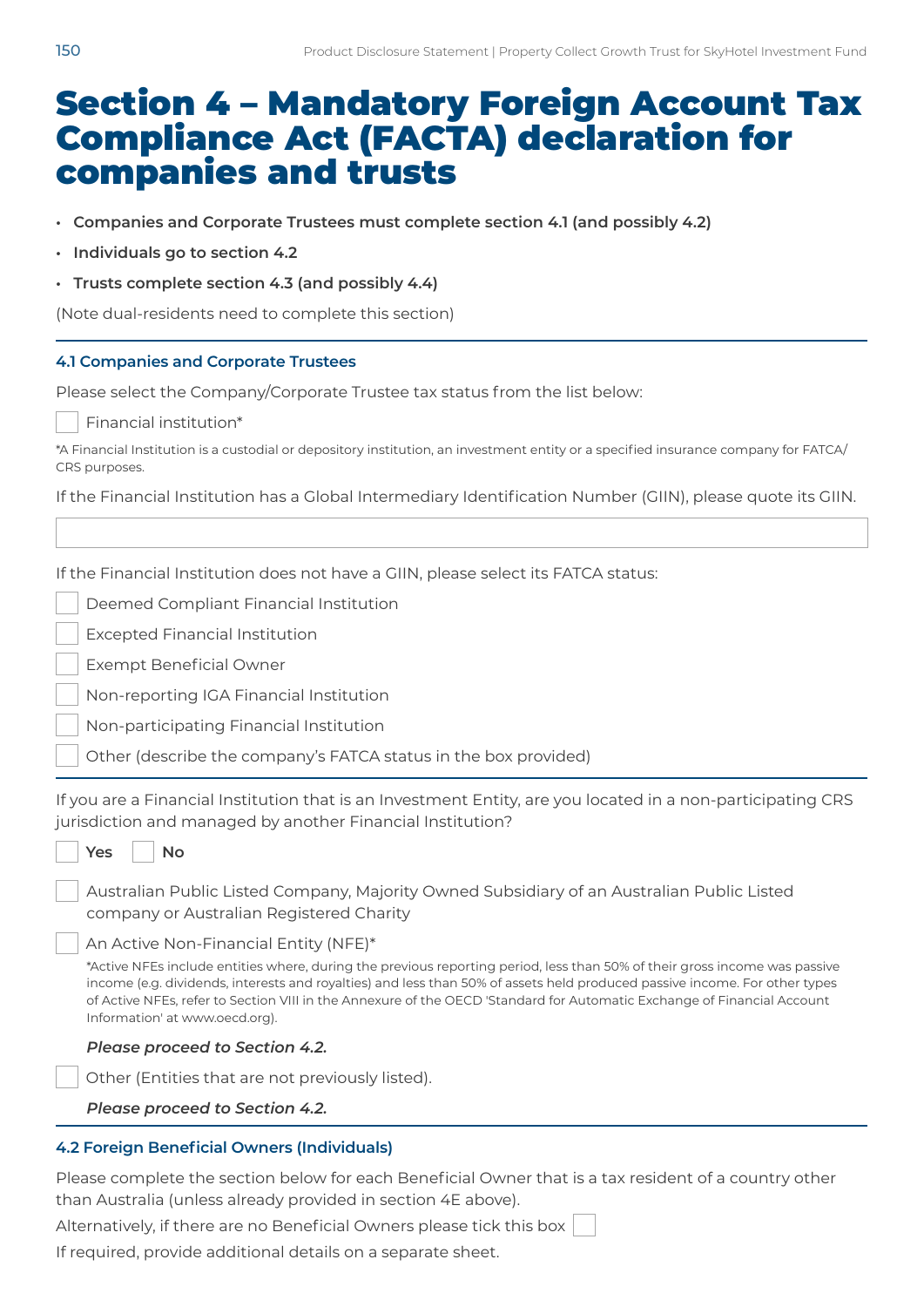| <b>Foreign Beneficial Owner 1</b> |                   |
|-----------------------------------|-------------------|
| Full name                         |                   |
| <b>TIN</b>                        |                   |
| Residential address               |                   |
| Suburb                            | Postcode<br>State |
| Country                           |                   |

#### **Foreign Beneficial Owner 2**

| Full name           |                   |
|---------------------|-------------------|
| <b>TIN</b>          |                   |
| Residential address |                   |
| Suburb              | Postcode<br>State |
| Country             |                   |

#### **4.3 Trust**

Please select the Trust tax status from the list below\*

Financial institution\*

\*A Financial Institution is a custodial or depository institution, an investment entity or a specified insurance company for FATCA/ CRS purposes.

If the Financial Institution has a Global Intermediary Identification Number (GIIN), please quote its GIIN.

|  |  |  | If the Financial Institution does not have a GIIN, please select its FATCA status: |
|--|--|--|------------------------------------------------------------------------------------|
|--|--|--|------------------------------------------------------------------------------------|

|  | Deemed Compliant Financial Institution                                                                              |
|--|---------------------------------------------------------------------------------------------------------------------|
|  | <b>Excepted Financial Institution</b>                                                                               |
|  | <b>Exempt Beneficial Owner</b>                                                                                      |
|  | Non Reporting IGA Financial Institution<br>(If the Trust is a Trustee-Documented Trust, provide the Trustee's GIIN) |

Non-participating Financial Institution

US Financial Institution

Other (describe the company's FATCA status in the box provided)

Is the Trust a Financial Institution that is an investment entity located in a non-participating CRS jurisdiction and managed by another Financial Institution?

Yes | No

Australian Registered Charity or Deceased Estate

A Foreign Charity or An Active Non-Financial Entity (NFE)\*

\*Active NFEs include entities where, during the previous reporting period, less than 50% of their gross income was passive income (e.g. dividends, interests and royalties) and less than 50% of assets held produced passive income. For other types